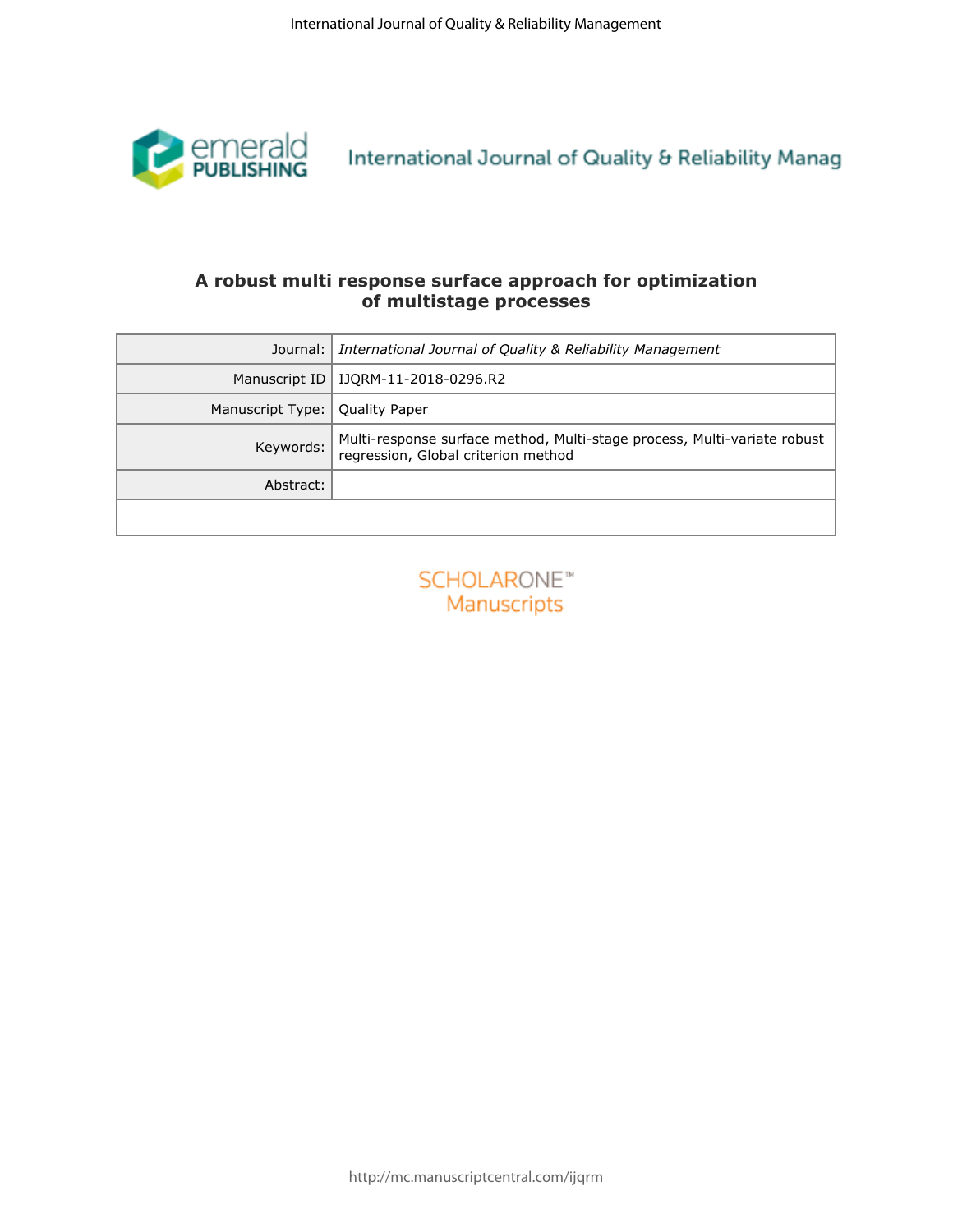Page 1 of 22

 

# **A** *A* robust multi response surface approach for **optimization of multistage processes**

#### **Abstract**

**EXECUTE:**<br> **EXECUTE:**<br> **A POLUSE multificesponse surface approach for**<br> **c a Optimization of multistage processes**<br> **EXECUTE:**<br> **POLUSE multigraphy of the base of Quality is the last experiment of the pulsigraphy o Purpose:** In a multistage process, the final quality in the last stage not only depends on the quality of the task performed in that stage but also is dependent on the quality of the products and services in intermediate stages as well as the design parameters in each stage. One of the most efficient statistical approaches used to model the multistage problems is the response surface method (RSM). However, it is necessary to optimize each response in all stages so to achieve the best solution for the whole problem. Robust optimization can produce very accurate solutions in this case.

**Design/methodology/approach:** In order to model a multistage problem, the RSM is often used by the researchers. A classical approach to estimate response surfaces is the ordinary least squares (OLS) method. However, this method is very sensitive to outliers. To overcome this drawback, some robust estimation methods have been presented in the literature. In optimization phase, the global criterion (GC) method is used to optimize the response surfaces estimated by the robust approach in a multistage problem.

**Findings:** The results of a numerical study show that our proposed robust optimization approach, considering both the sum of square error (SSE) index in model estimation and also global criterion (GC) index in optimization phase, will perform better than the classical full information maximum likelihood (FIML) estimation method.

**Originality/value:** To the best of the authors' knowledge, there are few papers focusing on quality oriented designs in the multistage problem by means of RSM. Development of robust approaches for the response surface estimation and also optimization of the estimated response surfaces are the main novelties in this study. The proposed approach will produce more robust and accurate solutions for multistage problems rather than classical approaches.

**Paper Type:** Research paper

**Keywords:** Multi-response surface method; Multi-stage process; Multi-variate robust regression; Global criterion method.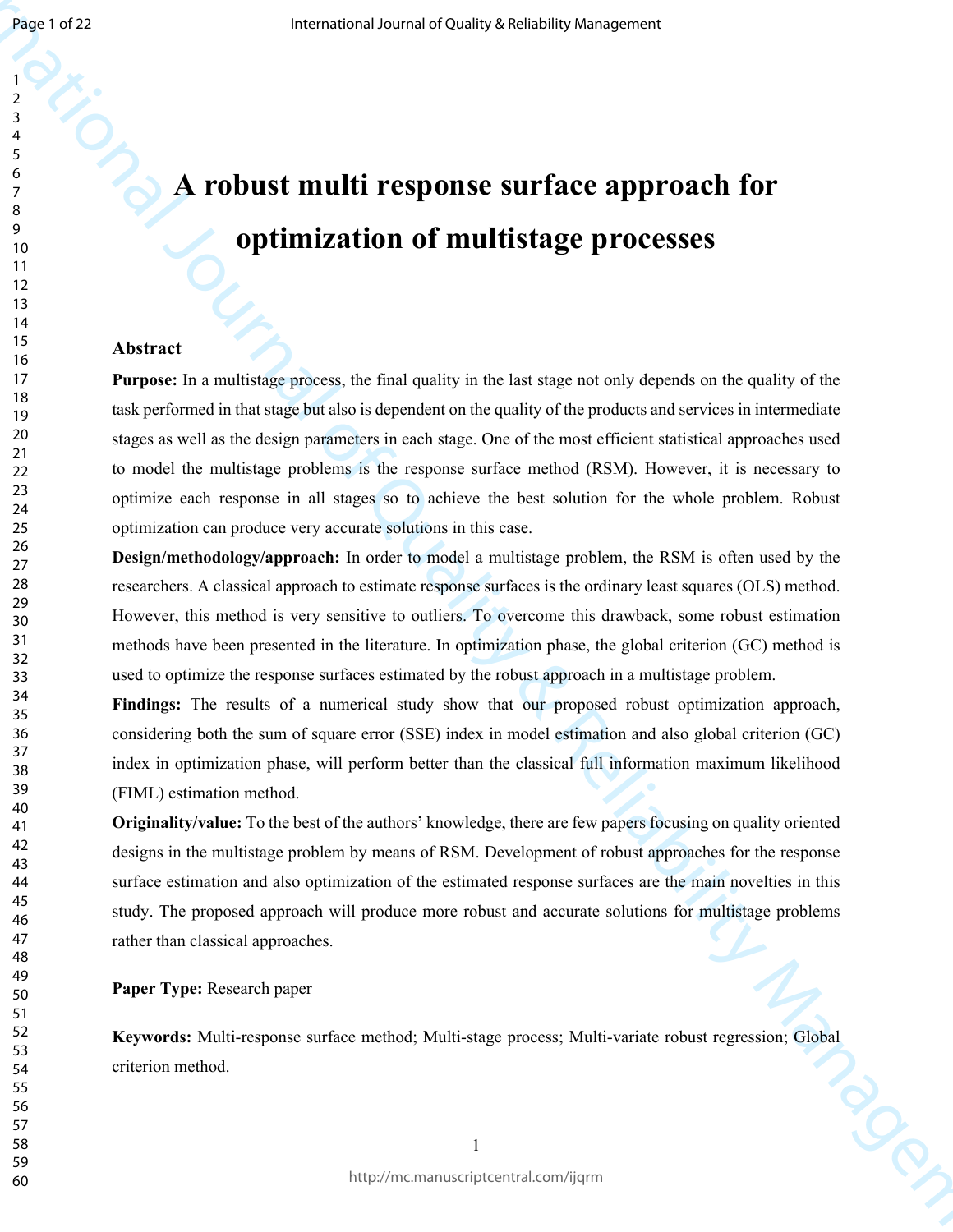#### **1. Introduction**

One common approach in quality engineering is to find out the relations between input parameters and response variables in order to improve outputs. Response surface methodology (RSM) explores mathematical and statistical relationships between a response variable and a number of control variables in order to develop a proper functional relationship. RSM can be applied to multistage processes in order to establish the design optimization with the goal of quality improvement. By process parameter design, the process parameters can be designed and optimized to improve the accuracy of the process and achieve a better quality level. Consequently, RSM used in multistage processes is a powerful technique for designing process parameters.

**Fractional of Duality Andreas Constrained Source and Theorem is a stationary of the Constrained Constrained Constrained Constrained Constrained Constrained Constrained Constrained Constrained Constrained Constrained Cons** In some problems with different outputs, determining optimal level of control variables is an important issue in a process design. This problem is called multi-response optimization (MRO) problem. A brief review of the literature reveals that only a few researches have concentrated on surveying multiple quality problems with taking into account the correlations. Considering correlation could be meaningfully effective in MRO problems. Some studies on MRO besides RSM approaches have been reviewed in Shah and al. (2004), Khuri and Mukhopadhyay (2010), He and al. (2010), Edwards and Fuerte (2011), Costa and al. (2012), Ardakani and Wulff (2013), Hejazi and al. (2014), Hejazi and al. (2015) and Bera and Mukherjee (2016). Recently, the correlated responses in MRO problems have been studied by Datta and al. (2009), Bashiri and Hejazi (2012) and Salmasnia and al. (2013). Moreover, Chiao and Hamada (2001), Kazemzadeh and al. (2008) and Hejazi and al. (2012) presented a probabilistic approach to take correlations into consideration.

In order to explain and analyze the results of an experiment, RSM is often used by the researchers. After gathering experimental data, a relationship between the factors (i.e. input data) and the response(s) (i.e. output results) is defined to analyze the procedure. If a suitable model cannot be constructed in order to define the precise relation between the input variables and the response(s), then the analyses will not be reliable. One of the most common approaches for regression coefficient estimation is the ordinary least squared (OLS) method. Since this approach is very sensitive to outliers and contaminations, the consequent models will not be reliable and accurate for future analysis. To overcome this drawback, some better approaches such as robust regression methods have already been proposed in the literature to obtain better results.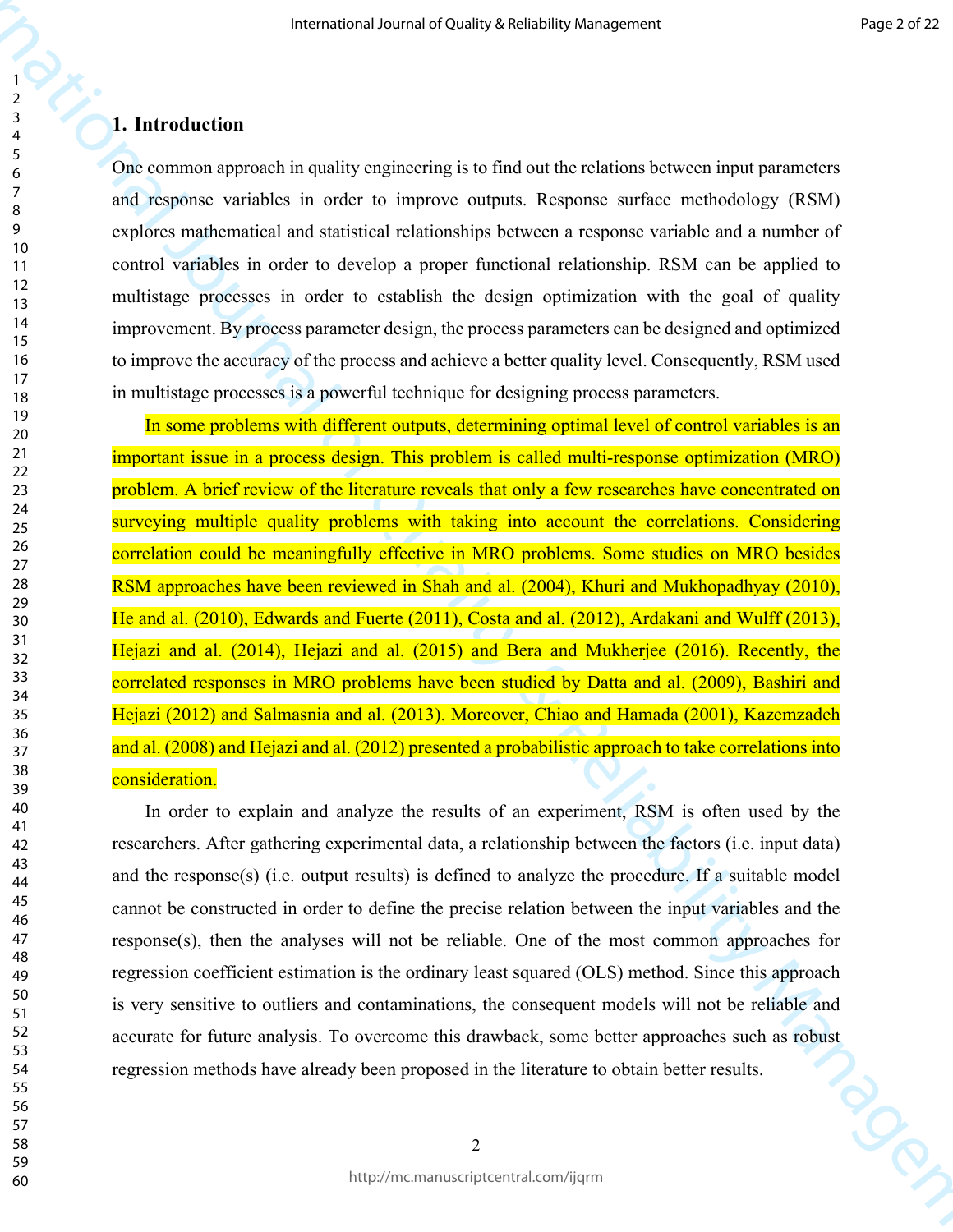1942-2022<br>
1942-2022<br>
1942-2023<br>
1943-2023 - The survey of the basebook of the survey of the functional by Habe (1581). The M-<br>
1953-2023 - The survey of the survey of the survey of the function of Mosquadement (1981).<br> The concept of robustness in the regression was first introduced by Huber (1981). The Mestimator is a common robust estimation approach. Some robust estimators of multivariate regression models were studied by several researchers. Maronna and Morgenthaler (1986) proposed a robust covariance estimator, and Koenker and Portnoy (1987) proposed a multivariate regression M-estimator approach. Cummins and Andrews (1995) presented a M-estimator which works iteratively and uses a different function than what the classical approaches use, i.e. the sum of squared residuals of the OLS. This procedure is called iteratively reweighted least squares (IRLS). Morgenthaler and al. (1999) studied robust response surfaces based on design of experiments in chemistry. Maronna and al. (2006) discussed the most recent robust regression algorithms. Wiens and Wu (2010) presented a study of M-estimators in which they compared different aspects of these estimators.

Recently, robust approaches in RSM have been studied by several researchers. Bashiri and Moslemi (2013a) proposed an iterative weighting method to modify both the outliers, that follow abnormal trends, and the residuals, that have non-equal variations. Moreover, Bashiri and Moslemi (2013b) proposed a multi-response problem in which each surface is estimated with an iterative M-estimator method and by considering uncorrelated responses. Moslemi and al. (2014) proposed robust estimation of response surfaces based on robust M-estimators. From the literature review it is revealed that using robust regression approaches in order to estimate the response surface coefficients could be more effective than classical OLS approach. In the next paragraphs, the application of RSM in multistage processes as the main idea of this paper is briefly reviewed.

Multi-response problems and their applications are novel concepts in multistage processes. In order to manufacture products or offer services several stages should be involved. A multistage process is a system consisting of multiple components and stations which are required to be performed to finalize the product or service. Several manufacturing processes such as assembly, machining, and welding and also many service operations such as public transportation, banking systems, and many complex service systems can be mentioned as examples of multistage systems. RSM and its applications in multistage processes have been introduced by Zantek and al. (2002). Quality oriented optimization models in multistage problems are presented by Shi and Zhou (2009). Quality-oriented design defines response variables and desirable directions of each response using experimental designs. Quality oriented design is divided into two main categories: i) quality inspection strategy and ii) process parameter design. Designing multistage systems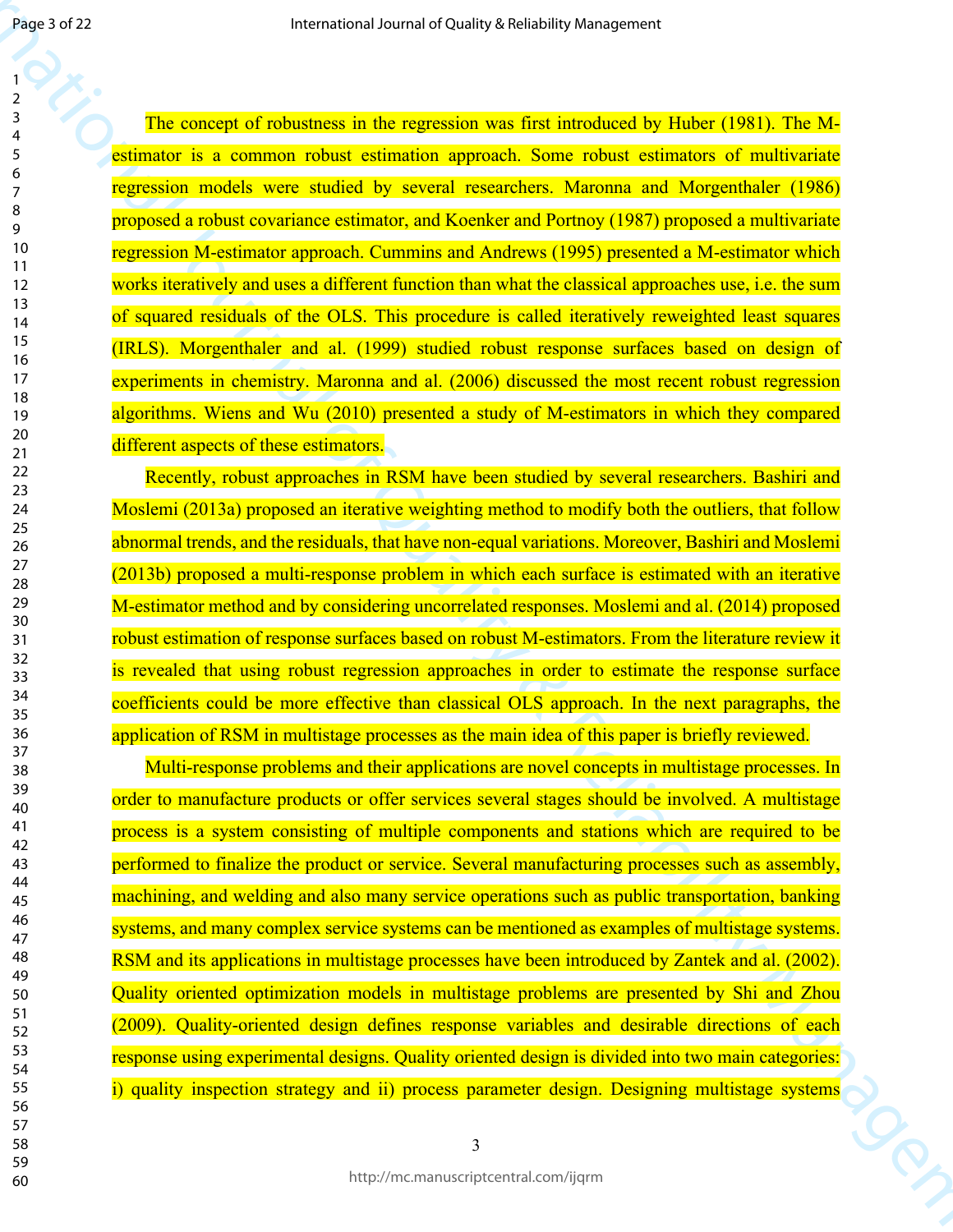means determining response variables, assuming their targets or desirable directions, and finding those design parameters that affect the responses. Mukherjee and Ray (2009) presented a method in which all stages of a multistage process are considered in an integrated approach. They stated that an integrated view is necessary to improve the overall quality in multistage systems because considering each stage of the system individually will cause some errors in the results. Shin and al. (2010) presented a model that considers the parameter and the tolerance design simultaneously. Mukherjee and Ray (2012) investigated the superiority of meta-heuristic algorithms in solving the multi-response optimization problems. Hejazi and al. (2013) presented a mathematical program to model the general quality chain-design problem for the first time. They proposed a method to solve the problem using multiple RSM. Periyanan and Natarajan (2014) proposed the Taguchi quality loss function analysis to examine and explain the influences of three process parameters (feed rate, capacitance and voltage) on the output responses such as material removal rate (MRR) and surface roughness.

Franchistan Source of Delity Arcivista Street of Burious Presidents<br>
1982<br>
2000 Control of the Control of Control of Control of Control of The Control of Control of Control of Control of Control of Control of The Street o Mondal and al. (2016) presented a comprehensive methodology for modelling and analysis of multistage processes considering a number of relevant tools and techniques such as multivariate regression, control charting and simulation within the broad framework of Taguchi method. In another study, Mondal (2016) presented a surrogate measure of process robustness. A hybrid method consisting of simulation, regression and robust design was presented in order to survey a manufacturing process and the variation of process performance was studied using R charts. Hejazi and al. (2017) proposed a multistage stochastic programming and also principle component analysis (PCA) technique in order to make the response variables uncorrelated at each stage. Yin and al. (2018) proposed a goal-oriented and backward iterative optimization approach based on genetic algorithm to determine the globally optimal operating conditions of coal preparation systems. Du and al. (2018) presented a novel Markov model for multi-product two-stage systems and multi-product multi-stage systems to obtain an acceptable probability for product quality. Recently, Pan and al. (2018) proposed a multivariate linear regression model for a multistage manufacturing system in which both the auto-correlated process outputs and the correlations occurring between neighboring stages were considered.

Recently, in multistage problems, robustness concept has been studied as a novel idea and a few researchers have concentrated on this idea. Moslemi and al. (2018) presented a robust coefficient estimation method for multi-response surfaces in multistage processes based on M-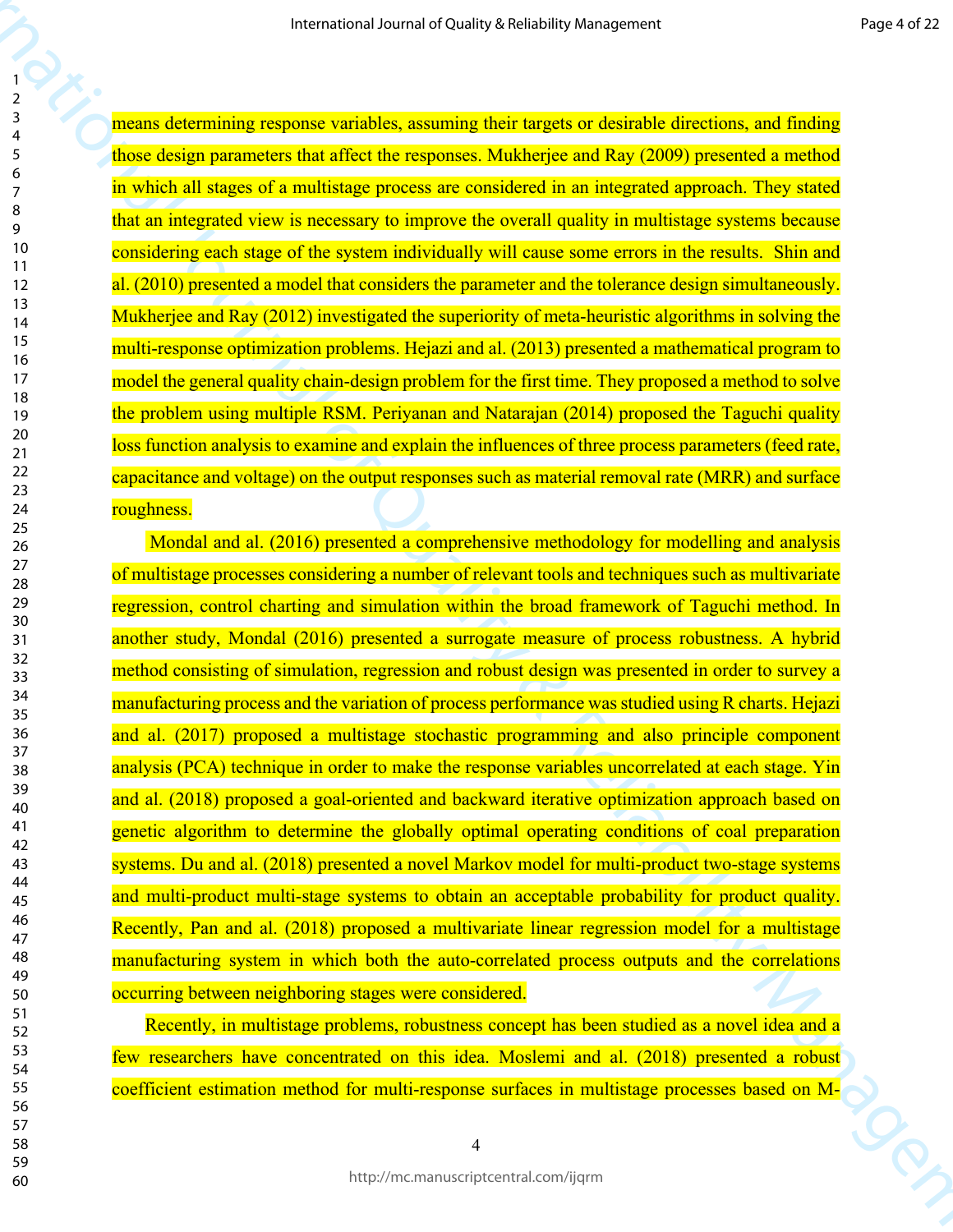estimators. In this approach, covariates in experimental designs were used in order to connect different stages. Moslemi and al. (2018) proposed a method based on the posterior preference approach in order to optimize multistage processes robustly using response surfaces. In this methodology NDSs are generated using multi-response surfaces by epsilon constraint method and consequently the most preferred solutions based on proposed criteria are selected.

**Processor 22**<br> **Externation Control Control Control Control Control Control Control Control Control Control Control Control Control Control Control Control Control Control Control Control Control Control Control Contro** Following these studies, to the best of our knowledge, this paper is the first study that aims to design a multistage process using robust multi-response problem and simultaneously optimizing the process using a multi-objective decision-making approach. To have a comprehensive model for the process parameter design in multistage processes, response surfaces based on experimental designs are applied while the intermediate response variables act as covariates in the follower stages. A robust estimation of the coefficients in regression equations that relate control factors to the response variables in multistage problem is used. To obtain the best designs and parameters in different stages, the estimated response surfaces must be optimized. In order to optimize the robust multi-response problem in multistage processes, global criterion (GC) multi-objective optimization method is proposed. This is because the outputs responses are not the same to be optimized and in many cases there is no priori information to solve the multi-response surface optimization (MRSO) problem.

A summary of the literature related to our study is presented in Table 1. As can be seen, little attention has been paid to the use of a robust approach in the analysis of multistage processes using MRSO method.

## **\* Insert Table 1 about here \***

The organization of this paper is as follows. In Section 2, a robust approach for the multistage model is developed and its construction procedures and also GC optimization method are presented. A numerical example is given in Section 3 to illustrate the application of the proposed methodology. Finally, Section 4 concludes the study.

#### **2. Material and methods**

Some common methods to estimate the parameters through a system of equations have been proposed by different authors. Various methods such as ordinaryleast squares (OLS), seemingly unrelated regression (SUR), and full information maximum likelihood (FIML) have been proposed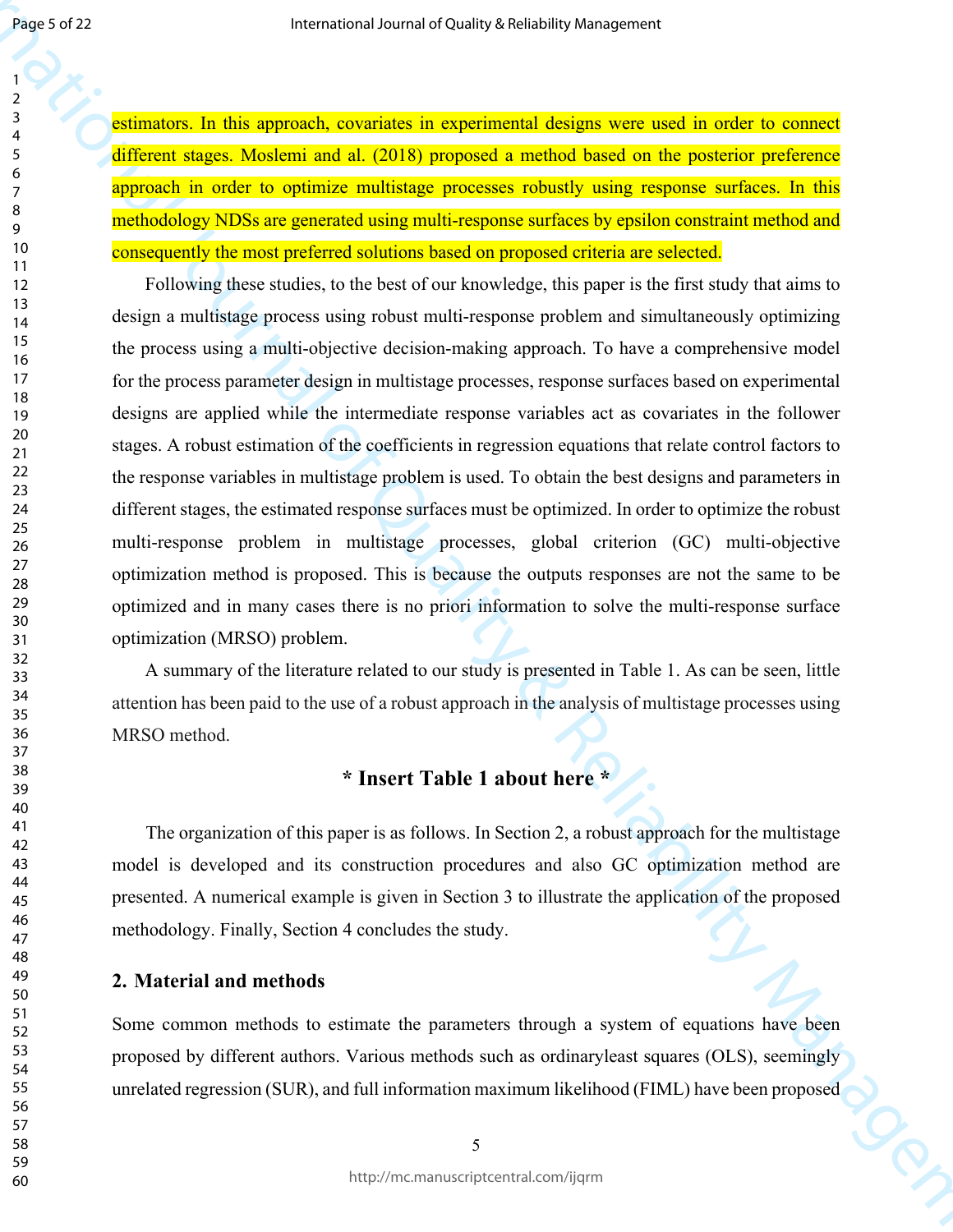to solve multi-response problems. In a multi-response problem, robust estimation of the regression coefficients is an important issue which affects the optimization phase. Besides, due to correlations between multiple responses, treating each response separately and applying robust single response procedures may lead to incorrect interpretations of the results. Therefore, it is necessary to consider all responses and estimating their variance-covariance.

**Procedure in the contention** Source of Chainles and the New York of Chain and the Chain and the Chain and the Chain and the Chain and the Chain and the Chain and the Chain and the Chain and the Chain and the Chain and th Consider a multistage process consisting of several stations in a series. Every stage has its own response variables and these responses might be correlated. It is also possible that the different responses from different stages have meaningful correlations to each other. So, the response variables in each stage might be affected by the existing stage's controllable factors and covariates as well as responses of the previous stages. Figure 1 provides a schematic of the multistage process, where  $X^{(i)}$ ,  $C^{(i)}$ , and  $Y^{(i)}$  denote the vector of factors, covariates, and responses at stage *i*, respectively.

## **\* Insert Figure 1 about here\***

The main concern in this problem is to find the optimal combination of the controllable factor levels that results in the most desirable quality characteristics.

#### *2.1 Model description*

Considering covariate variables, response surfaces can model each stage and the multistage process can be optimized by using multi-response surfaces. A multi-response optimization problem can be presented as:

$$
minR(x) = \begin{pmatrix} \hat{R}_1(x) \\ \hat{R}_2(x) \\ \vdots \\ \hat{R}_p(x) \end{pmatrix}
$$
 (1)

Subject to: $L < x < u$ 

where  $\hat{R}_i(x)$  denotes the response surface for *i*th quality characteristics and *x* is vector of control factors.

#### *2.2 Response surface building*

By introducing indices  $i$  and  $j$  to represent replicates and responses, respectively, we define variables  $r_{ij}$ ;  $i = 1, 2, ..., l$ ,  $j = 1, 2, ..., p$  to be the residual associated with the  $i^{th}$  replicate of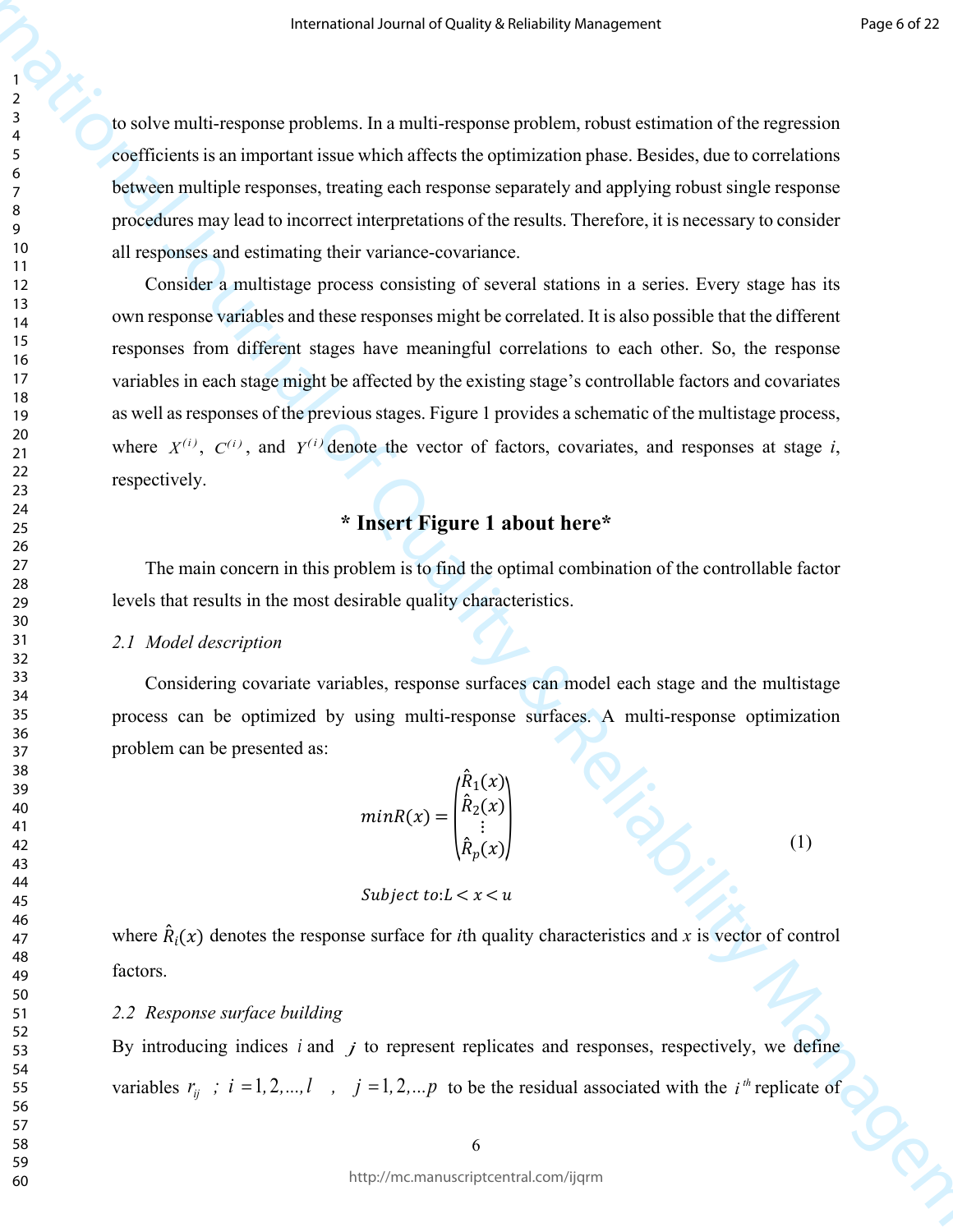the  $j^{th}$  response. The residuals for each response  $Y_j$  are first obtained using initial estimates of the responses  $\hat{Y}_j$  as  $r_{ij} = Y_{ij} - \hat{Y}_{ij}$ . Then, the scaled residuals for each response, denoted by  $sr_{ij}$ , are obtained by subtracting their values from their sample mean  $(\overline{r_j})$  and then dividing the result by their variation measure (sample standard deviation  $s_{r_i}$ ). In other words,

$$
sr_{ij} = \frac{r_{ij} - r_j}{s_{r_j}}
$$
 (2)

**INSERIGN CONTROLLER CONTROLLER CONTROLLER CONTROLLER CONTROLLER CONTROLLER CONTROLLER CONTROLLER CONTROLLER CONTROLLER CONTROLLER CONTROLLER CONTROLLER CONTROLLER CONTROLLER CONTROLLER CONTROLLER CONTROLLER CONTROLLER CO** The correlations between the responses are estimated using scaled residuals. These estimates are used to obtain the covariance matrix  $\hat{\Sigma}$ . The covariance matrix should be robustly estimated using M-estimator since it can also be under influence of outliers. Assuming  $p$  responses and denoting  $\mathbf{r}(i) = [sr_{i1}, sr_{i2}, ..., sr_{ip}]$  ;  $i = 1, 2, ...l$  the scaled residual matrix of the responses in the  $i<sup>th</sup>$  replicate, the Mahalanobis distance is computed and consequently the weighting scheme is obtained based on this distance. The Mahalanobis distance of each estimated response in a replicate is obtained as:

$$
d\left(\mathbf{r(i)}\right) = \sqrt{\left(\mathbf{r(i)}\right)^{\mathrm{T}}\hat{\boldsymbol{\Sigma}}^{-1}\mathbf{r(i)}}
$$
\n(3)

The distribution of the squared Mahalanobis distance is approximately a chi-square with *p* degrees of freedom (Montgomery 2005). The critical point of this distribution at  $\alpha$  confidence level  $(x_{p,q}^2)$  is used to assign the weights. In other words, if the squared Mahalanobis distance is less than  $x_{p,q}^2$ , then the weight will take the value of 1. Otherwise, the weight is obtained proportional to sum of the distances using Equation (4).

$$
w_{i} = \begin{cases} 1 & ; if \quad d(\mathbf{r}(\mathbf{i})) < \chi^{2}_{p,\alpha} \\ \frac{\chi^{2}_{p,\alpha}}{\sum_{j=1}^{l} d(\mathbf{r}(\mathbf{i}))} & ; \end{cases}
$$
 otherwise (4)

The performance of the proposed robust approach in terms of sum of squared error of estimates (SSE) is investigated. The error involved to estimate regression coefficient  $\theta$  using  $\hat{\theta}$  is defined as: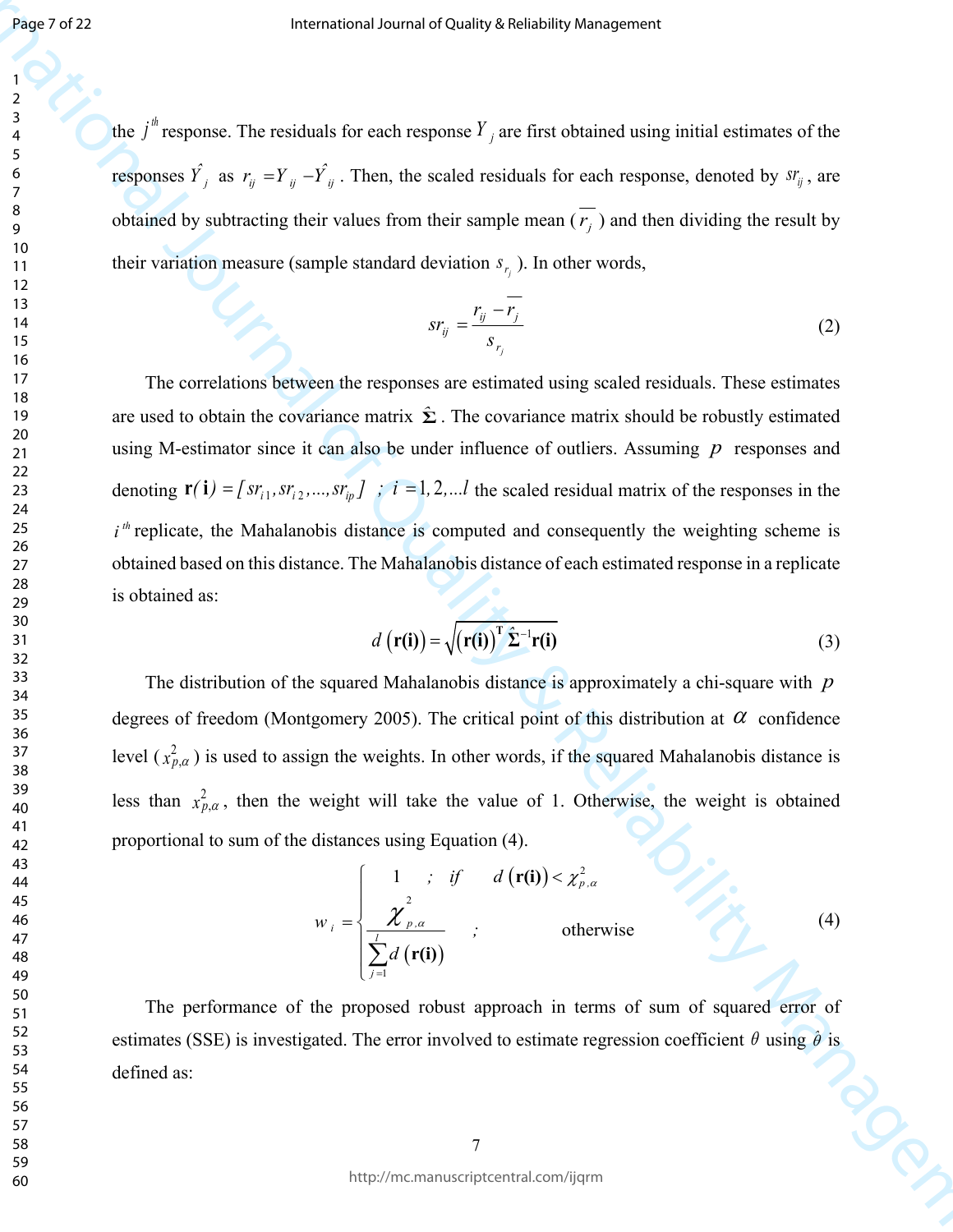$$
Error = (\theta - \hat{\theta}) \tag{5}
$$

#### *2.3 Optimizing response surfaces with GC method*

Each stage contains some response surfaces as objective function which should be optimized in order to find out the optimum controllable factors and consequently optimize response surfaces. Global criterion method, as a useful multi-objective method, allows one to transform a multiobjective optimization problem into a single-objective problem. Distance is a traditional function used in this problem. The multi-objective method can be written as follows:

$$
Optimize \tF(x) = \left(\sum_{i} \left| \frac{T_i - \hat{R}_i(x)}{d_i} \right|^r \right)^{-\frac{1}{r}}
$$
  
[minimize/maximize] (6)

Subject to: the same constraints in the main problem

where  $\mathbf{T}_i$  is the target value of the objective functions when only *i*th objective is considered;  $d_i$  is the range of *i*th response (Donoso and Fabregat, 2007). Global criterion (GC) index can illustrate the performance of the optimization. This index is better to be small. Sequential steps of the proposed approach are as follows in Figure 2.

## **\* Insert Figure 2 about here \***

Fractional Source of the other is a set of Constraint Source and Constraint Source of Constraint Constraint Constraint Constraint Constraint Constraint Constraint Constraint Constraint Constraint Constraint Constraint Con Consequently, the proposed approach can be explained briefly as follows: first, all the important and most significant input and output variables are selected. Then a proper design and experiments are selected. Initial response surfaces should be estimated in order to find out the effective factors. The coefficient parameters of the response surfaces are estimated in the next stage by proposed robust approach. At the optimization phase, a multi-objective model considering all the response surfaces in different stages is constructed. Global criterion method is applied to solve the mentioned multi objective problem. Considering the GC criterion, the classical and robust model building approach can be compared.

#### **3. Results and discussion**

In this Section, the proposed approach is tested on a multi-stage process in order to reveal its application. The case which is presented in this section is based on experiments reported in "quality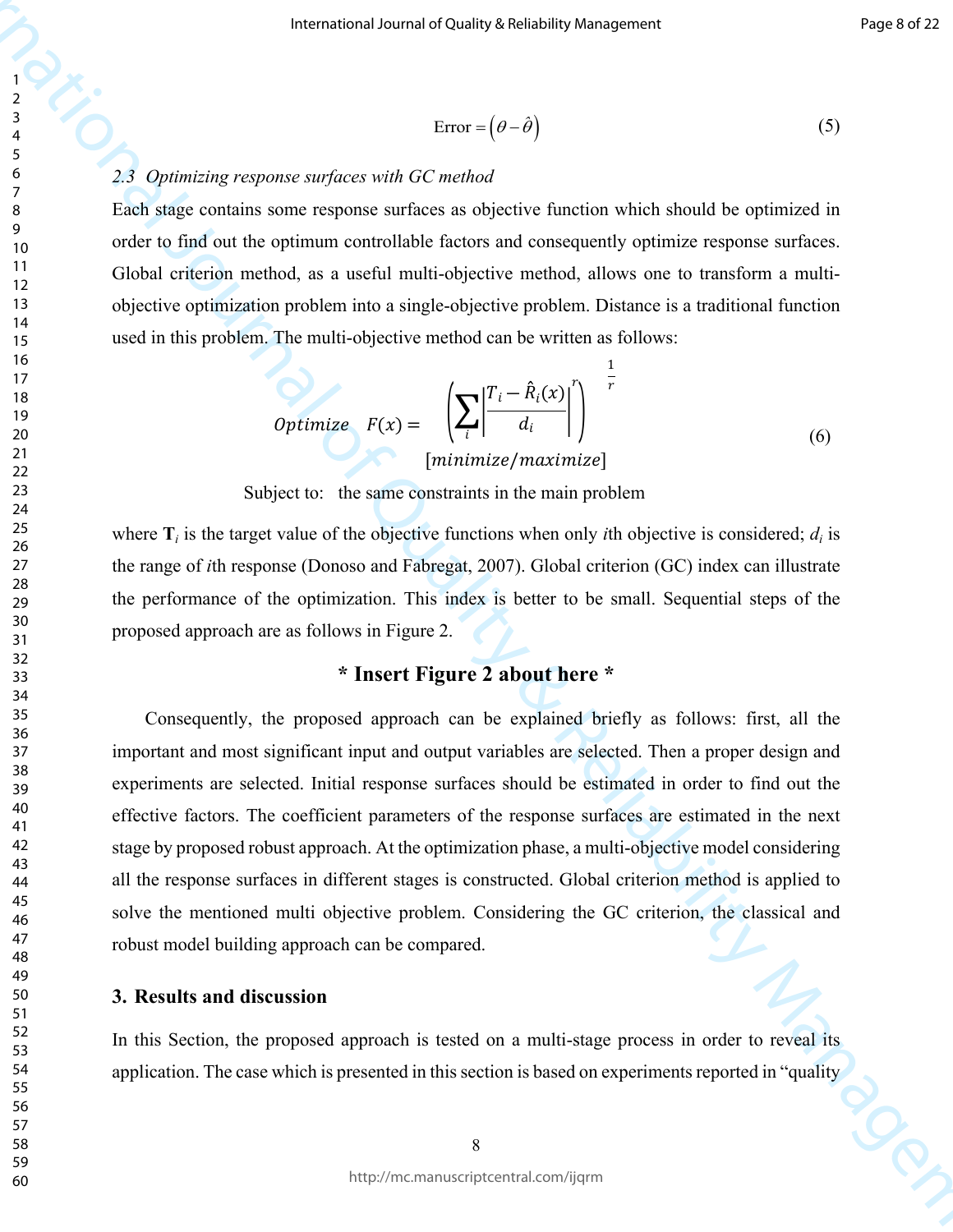dimension's standard statistical datasets". The source of the data used for this problem is available at http://www.cpkinfo.com/.

**Processor 22**<br> **Example 20. Co[n](http://www.cpkinfo.com/)sider the Consider State and Consider State and Consider State and Consider Analysis of the Consideration Consider Analysis of Consider Analysis of Analysis with the Consider State and Co** A manufacturing problem with three controllable variables and two covariates is designed through which the first stage of the proposed method to be analyzed. The outputs are conversion (  $R_1^1$ ) and activity  $(R_2^1)$  levels. Also for the second stage, one of the response variable  $(R_1^1)$ conversion, would be as covariate variables  $(C_1^2)$  for the second stage and also the process time (  $R_1^2$ ) can be mentioned as response variable. For the first stage, a Central Composite Design (CCD) design is selected. Table 2 shows the results of experiments gathered by CCD. Also a CCD design is used for the second stage.

## **\* Insert Table 2 about here \***

In order to evaluate the approaches, we can define a model in which the outliers and contaminated data can be omitted from the computations. We call this model as a pure model. So we can use three approaches for coefficients estimation such as "Pure FIML" (in which we have no outliers and contamination), OLS based methodology such as FIML approach, and finally, our robust multivariate approach. In Table 2 some responses seem to be as contaminations. We illustrate these runs in bold. Figure 3 shows that some data deviate markedly from other observations.

## **\* Insert Figure 3 about here \***

The responses, i.e. "conversion" involved in the second stage of the process are covariates for the responses in the second stage. The central composite experimental design of this stage along with the response variables and/or covariates are shown in Table 3.

## **\* Insert Table 3 about here \***

After considering the initial relations between input and output variables, modeled in the Minitab software version 16, the variables which are more effective should be selected and considered to construct the equations. For example for the first response of the first stage, the results are given as follows: results are given as follows: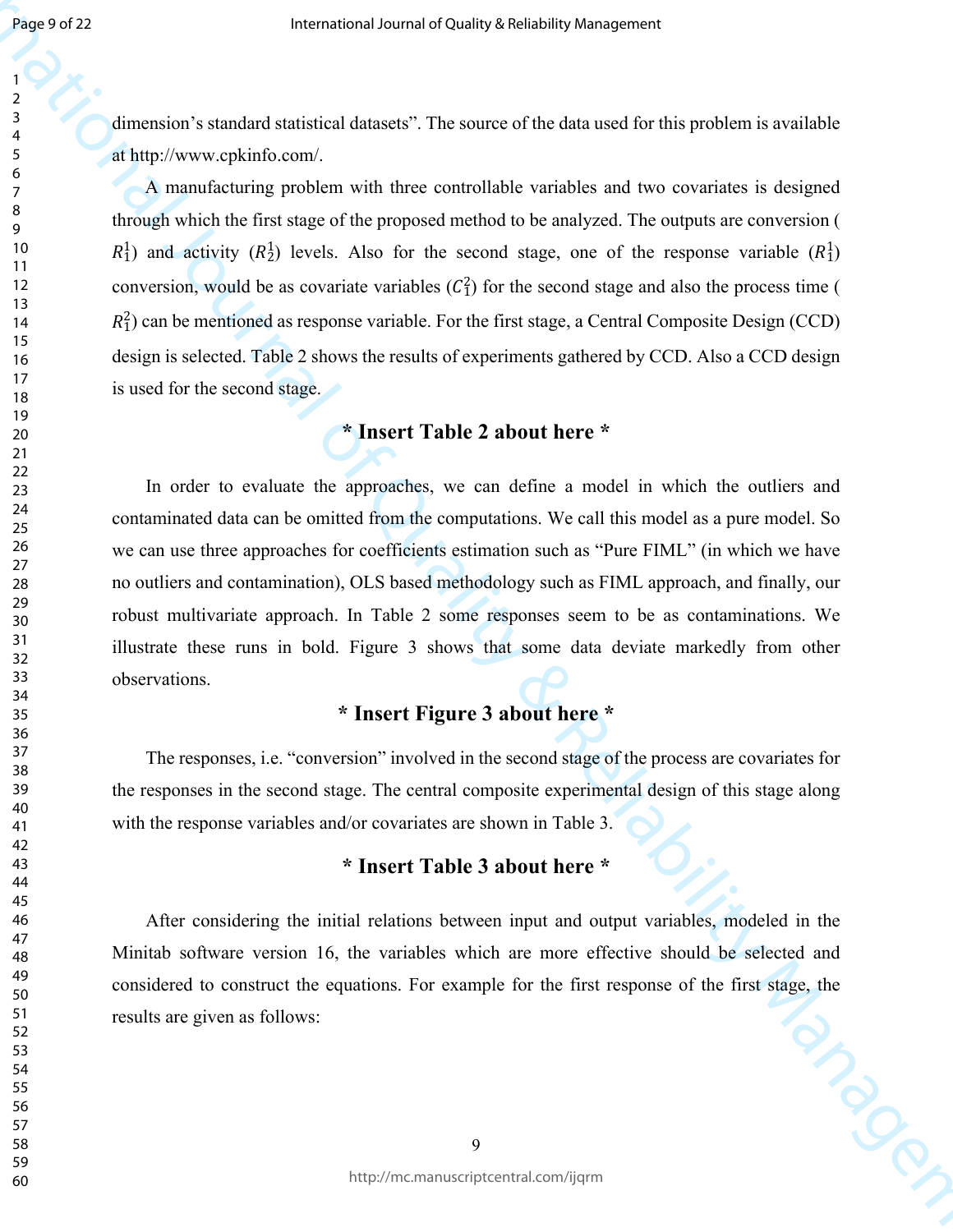| 1                                         |  |
|-------------------------------------------|--|
|                                           |  |
| 2                                         |  |
| 3                                         |  |
| 4                                         |  |
|                                           |  |
| 5                                         |  |
| 6                                         |  |
|                                           |  |
|                                           |  |
| 8                                         |  |
| 9<br>$\mathbf$                            |  |
|                                           |  |
| 10                                        |  |
| 1<br>$\mathbf{1}$                         |  |
|                                           |  |
| $\mathbf{1}$<br>フ                         |  |
| 13                                        |  |
| 1<br>4                                    |  |
|                                           |  |
| 15                                        |  |
| 16                                        |  |
|                                           |  |
| 1                                         |  |
| 18                                        |  |
| 19                                        |  |
|                                           |  |
| 20                                        |  |
| $\overline{21}$                           |  |
|                                           |  |
| $\overline{2}$<br>,                       |  |
| $\overline{2}$<br>3                       |  |
| $\overline{24}$                           |  |
|                                           |  |
| 25                                        |  |
| 26                                        |  |
|                                           |  |
| $^{27}$                                   |  |
| 28                                        |  |
| 29                                        |  |
|                                           |  |
| 30                                        |  |
| $\overline{31}$                           |  |
|                                           |  |
| $\overline{\mathbf{3}}$<br>$\overline{2}$ |  |
| $\overline{\mathbf{3}}$<br>3              |  |
|                                           |  |
| 34                                        |  |
| 35                                        |  |
| 36                                        |  |
|                                           |  |
| 37                                        |  |
| 38                                        |  |
|                                           |  |
| 39                                        |  |
| 40                                        |  |
| 41                                        |  |
|                                           |  |
| 42                                        |  |
| 43                                        |  |
|                                           |  |
| 44                                        |  |
| 45                                        |  |
|                                           |  |
| 46                                        |  |
| 47                                        |  |
| 48                                        |  |
|                                           |  |
| 49                                        |  |
| 50                                        |  |
| 51                                        |  |
|                                           |  |
| 5<br>2                                    |  |
| 53                                        |  |
|                                           |  |
| 54                                        |  |
| 55                                        |  |
|                                           |  |
| 56                                        |  |
| 57                                        |  |
| 58                                        |  |
|                                           |  |
| 59                                        |  |
| 60                                        |  |
|                                           |  |
|                                           |  |

|                   | International Journal of Quality & Reliability Management                                                                    |
|-------------------|------------------------------------------------------------------------------------------------------------------------------|
|                   |                                                                                                                              |
|                   | Estimated Regression Coefficients for Conversion (R1)                                                                        |
|                   | SE Coef<br>Term<br>Ρ<br>Coef<br>79.6003<br>3.355<br>0.000<br>Constant                                                        |
|                   | Time (X1)<br>1.0288<br>3.534<br>0.660<br>3.925<br>Heat (X2)<br>3.636<br>0.016                                                |
|                   | 6.2042<br>3.645<br>Catalyst (X3)<br>0.022                                                                                    |
|                   | 4.589<br>0.508<br>Humidity (C1)<br>$-48.9311$<br>Temp (C2)<br>1.8812<br>3.316<br>0.595                                       |
|                   | $-5.2099$<br>Time $(X1)$ *Time $(X1)$<br>4.695<br>0.318                                                                      |
|                   | Heat $(X2)$ *Heat $(X2)$<br>3.0210<br>4.871<br>0.016<br>Catalyst (X3) *Catalyst (X3)<br>$-5.0190$<br>5.101<br>0.041          |
|                   | 0.966<br>0.511<br>Humidity (C1)*Humidity (C1)<br>1.309<br>0.9257<br>Temp $(C2)$ *Temp $(C2)$<br>5.242<br>0.867               |
|                   | 8.7783<br>Time $(X1)$ *Heat $(X2)$<br>8.027<br>0.324                                                                         |
|                   | 0.010<br>Time (X1) *Catalyst (X3)<br>11.4810<br>7.374<br>6.538<br>Time $(X1)$ *Temp $(C2)$<br>$-0.5302$<br>0.939             |
|                   | 7.820<br>0.028<br>Heat $(X2)$ *Catalyst $(X3)$<br>$-4.0070$<br>Heat $(X2)$ *Temp $(C2)$<br>$-2.6728$<br>6.950<br>0.716       |
|                   | Catalyst $(X3) *$ Humidity $(C1)$<br>$-3.952$<br>26.899<br>0.907<br>Heat $(X2) * Humidity (C1)$<br>19.588<br>0.841<br>76.793 |
|                   | $-6.698$<br>0.279<br>Time $(X1) *$ Humidity $(C1)$<br>31.223                                                                 |
|                   | $-2.6715$<br>Catalyst $(X3)$ *Temp $(C2)$<br>5.605<br>0.654<br>$S = 6.243$<br>$R-Sq = 93.0$<br>$R-Sq(adj) = 73.3%$           |
|                   |                                                                                                                              |
|                   | $R_1^1 \propto x_1. x_2. x_3. x_1 x_3. x_2 x_3. x_2^2. x_3^2$                                                                |
|                   | $R_2^1 \propto x_1. x_3. c_1. c_2. x_1 c_2. x_3^2$<br>$R_1^2 \propto x_1 y_1 x_1 x_1 x_2 x_2$                                |
|                   |                                                                                                                              |
|                   | The case is analyzed by the proposed robust approach and FIML. The response surfaces                                         |
|                   | regressed by the FIML method are given in Table 4. Minitab version 16 has been used to estimate                              |
| the coefficients. |                                                                                                                              |
|                   | * Insert Table 4 about here. *                                                                                               |
|                   | In order to find the efficiency of the proposed robust approach, we can estimate the response                                |
|                   | surfaces by pure FIML approach. Considering sum of square (SE) of estimation errors criteria, the                            |
|                   | efficiency of the proposed approach can be presented. The model is presented in Equation (7).                                |
|                   | $R_1^1(X.C) = 78.1 + 1.01x_1 + 3.58x_2 + 6.02x_3 + 10.99x_1x_3 - 4.27x_2x_3 + 3.981x_2^2 - 4.51x_3^2$                        |
|                   | $R_2^1(X.C) = 28.73 + 1.129x_1 + 2.69x_3 + 1.89c_1 + 10.99c_2 - 6.121x_1c_2 + 0.77x_3^2$                                     |
|                   | (7)                                                                                                                          |
|                   | $R_1^2(X.C) = 7.14 + 0.81x_1 - 0.007y_1 + 0.17x_1x_1 + 0.09x_2x_2$                                                           |
|                   | A comparison between classical FIML based model and the proposed robust multivariate                                         |
|                   | regression methods based on the pure model is presented in Table 5.                                                          |
|                   |                                                                                                                              |
|                   |                                                                                                                              |
|                   | 10<br>http://mc.manuscriptcentral.com/ijqrm                                                                                  |

## **\* Insert Table 4 about here. \***

$$
R_1^1(X.C) = 78.1 + 1.01x_1 + 3.58x_2 + 6.02x_3 + 10.99x_1x_3 - 4.27x_2x_3 + 3.981x_2^2 - 4.51x_3^2
$$
  
\n
$$
R_2^1(X.C) = 28.73 + 1.129x_1 + 2.69x_3 + 1.89c_1 + 10.99c_2 - 6.121x_1c_2 + 0.77x_3^2
$$
  
\n
$$
R_1^2(X.C) = 7.14 + 0.81x_1 - 0.007y_1 + 0.17x_1x_1 + 0.09x_2x_2
$$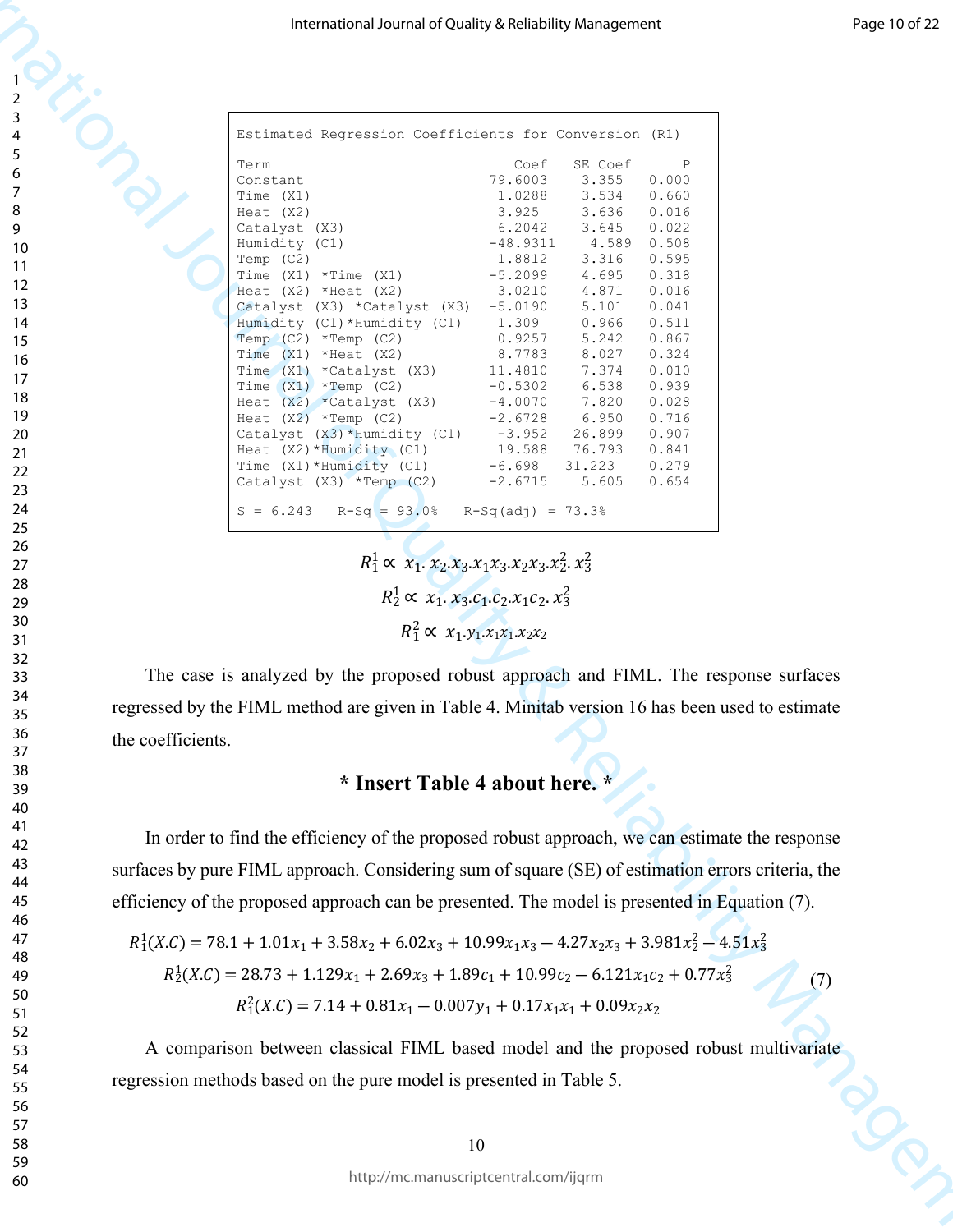## **\* Insert Table 5 about here \***

The results in Table 5 show that in comparison with the FIML, the robust multivariate regression procedure has the smallest SE to estimate the coefficients of all responses. After estimating the response surfaces for the responses in both the first stage and second stage, the multi-objective optimization model is constructed. The multi-objective mathematical model for this problem is given in Eq. (8). Table 6 gives a summary of optimal solutions obtained by solving the response surfaces for each objective function separately.

$$
Max F = \begin{pmatrix} R_1^1(X.C) \\ R_2^1(X.C) \\ R_1^2(X.C) \end{pmatrix}
$$
  
Subject to:  $\begin{pmatrix} -1.68 \\ -1.68 \end{pmatrix} \le \begin{pmatrix} x_1^1 \\ x_2^1 \\ x_3^1 \end{pmatrix} \le \begin{pmatrix} 1.68 \\ 1.68 \\ 1.68 \end{pmatrix}$   
 $\begin{pmatrix} -1.078 \\ 1 \end{pmatrix} \le \begin{pmatrix} x_1^2 \\ x_2^2 \end{pmatrix} \le \begin{pmatrix} 1.078 \\ 3 \end{pmatrix}$  (8)

## **\* Insert Table 6 about here \***

In order to finalize the optimization approach, GC method's main objective function in Eq. (9) will be applied to this example considering robust response surface and all three responses in this case.

International Journal of Quality & Reliability Management = (( 1 1(.) ― 100 46 ) 2 + ( 1 2(.) ― 71.65 14.7 ) 2 + ( 2 1(.) ― 15.96 7.23 ) 2 ) 1/2 :( ―1.68 ―1.68 ―1.68) <sup>≤</sup> ( 1 1 1 2 1 3 ) <sup>≤</sup> ( 1.68 1.68 1.68) ( ―1.078 1 ) ≤ ( 2 1 2 2 ) ≤ ( 1.078 3 ) (9)

Table 7 shows the optimal solution and the related objective values for each stage and each<br>onse considering both FIML and proposed robust modelling approaches.<br>\* Insert Table 7 about here\*<br>11 response considering both FIML and proposed robust modelling approaches.

#### **\* Insert Table 7 about here\***

http://mc.manuscriptcentral.com/ijqrm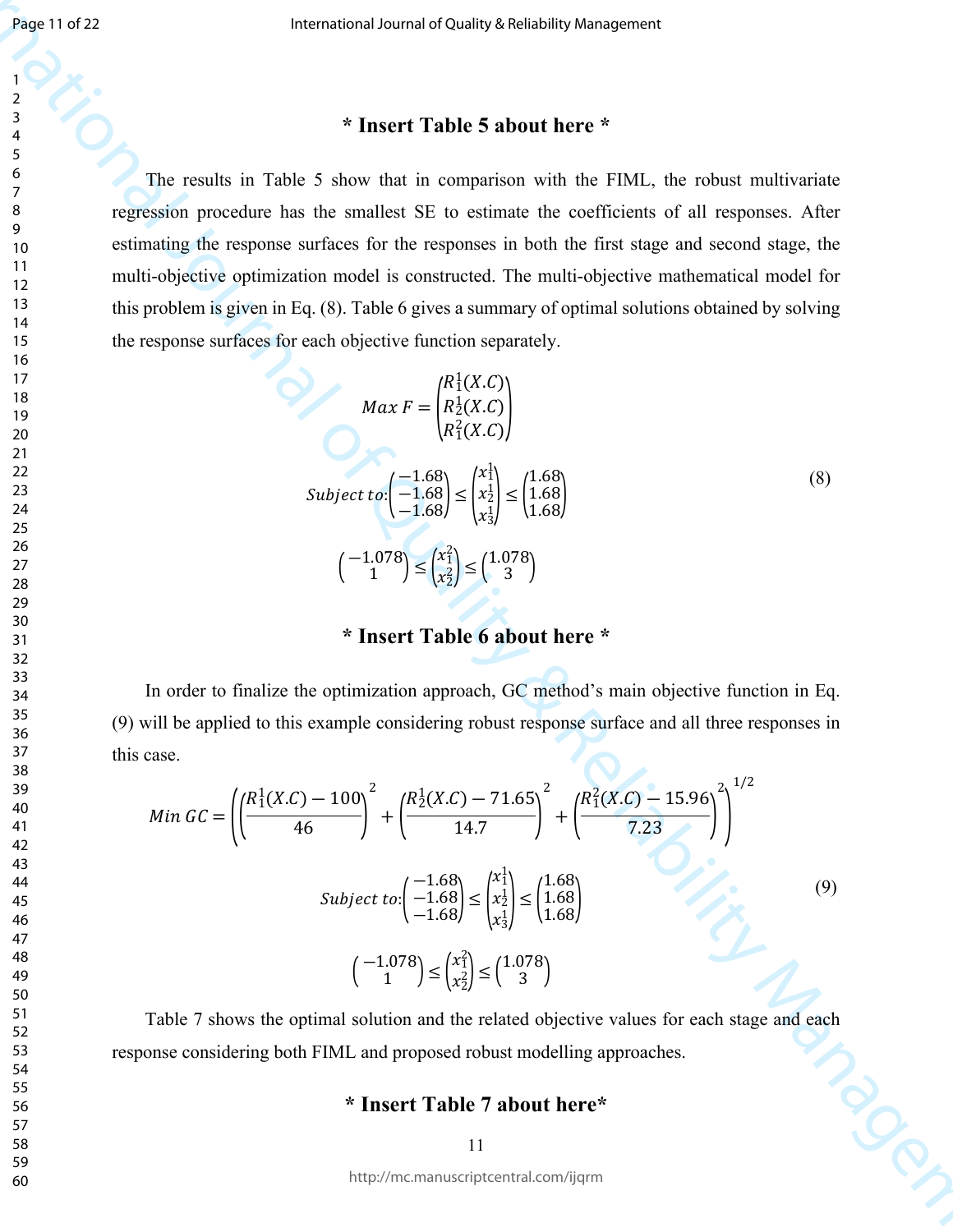As shown in Table 7, our proposed robust method performed better in optimizing the responses in multistage problem while considering GC criteria for both stages and the controllable factors besides covariates are obtained by solving this multi-objective problem. More robust approach applied in model building phase, more accurate solutions can be obtained in optimization phase.

#### **4. Conclusion and future works**

The multi-response surface optimization problem in multistage processes was investigated in this paper. In multistage processes, as the products are moved forward through the stations, the quality characteristics change. This paper proposed a new robust multi-response surface approach in multistage processes in which a multivariate robust regression method was used to predict the correlated responses in each stage. Also, the global criterion (GC) method was applied to optimize the whole multistage problem.

**Extractional of Cality density between the system of Cality American serves and the system of the control of the system of the control of California and the control of California California and the control of California** We showed that outliers affected the parameter estimates of the regression coefficients and that the usual assumptions involved in a regression model were violated when the OLS method was used for estimation. However, the proposed approach guarantees that if the coefficients are estimated robustly, they are not affected by the outliers. By applying this M-estimator based approach, the process weighs the residuals iteratively while considering the correlations between the responses. In order to optimize robust response surfaces, GC as a simple multi-objective approach was applied.

The results show that, in order to obtain more robust and accurate results from optimizing multistage problems, one common way could be representing robust models with considering response surfaces and then applying the multi-objective approach to solve the problem. As it was shown in the case surveyed in this paper, the robust approach had less GC criteria in optimization problem and it performed better in terms of both the SE and GC criteria.

This work can be extended to be applied for tolerance design. Furthermore, the use of other robust approaches such as MM-estimates, S-estimates and also Tou-estimates in order to estimate regression coefficients can be considered in future studies. Also for further studies, the mixed set of categorical and numerical responses is suggested. In this work, only the variances of observed values were considered. Therefore, the variances of predicted responses can be another future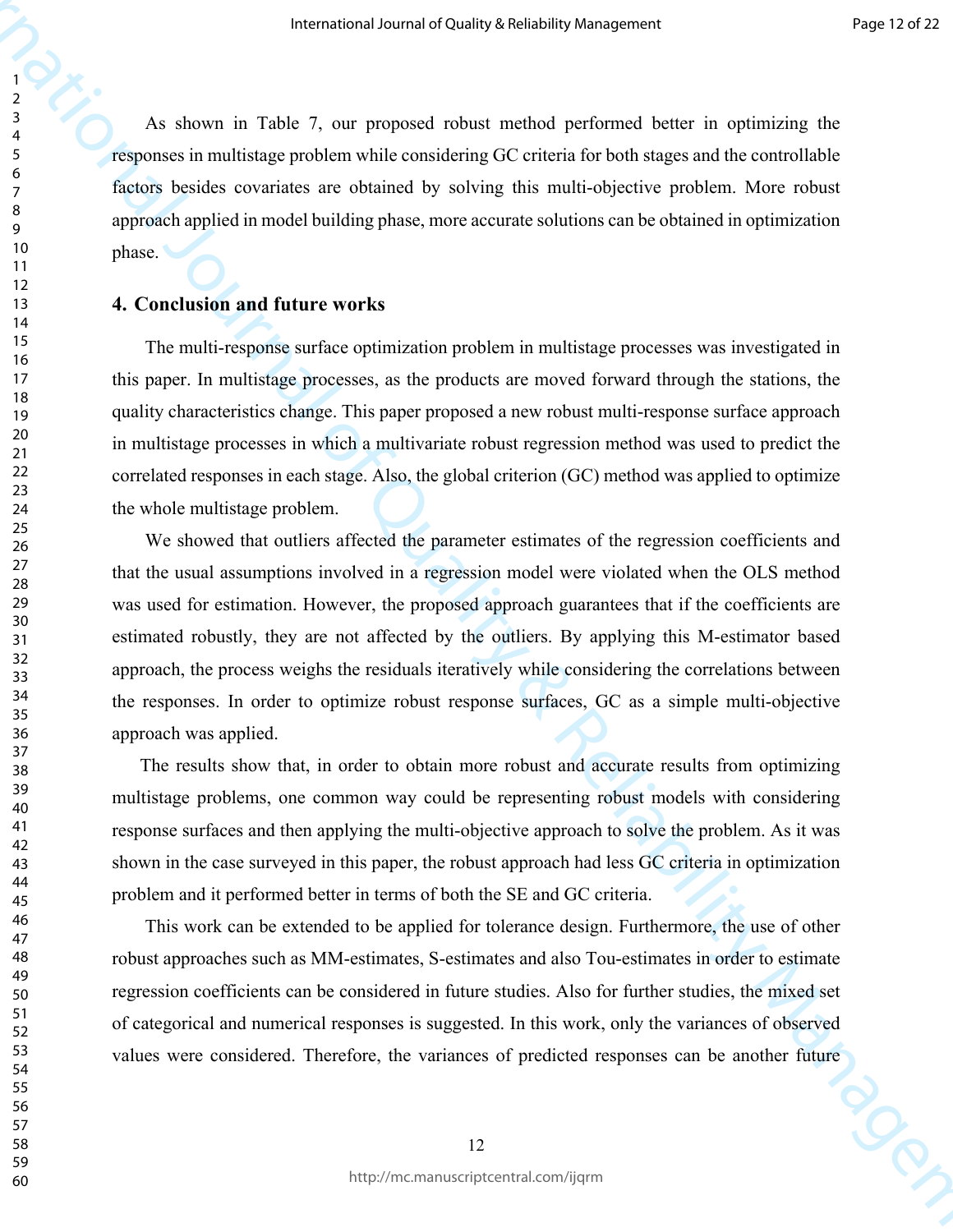research on this subject. Moreover, other multi-objective optimization approaches can be surveyed as a possible solution for this problem.

#### **References**

- Ardakani, M. K., Wulff, S. S., (2013), "An overview of optimization formulations for multiresponse surface problems". *Quality and Reliability Engineering International*, Vol.29, No.1, pp.3–16.
- Bashiri, M., Hejazi, T. H., (2012), "A mathematical model based on principal component analysis for optimization of correlated multiresponse surfaces", *Journal of Quality*, Vol. 19, No. 3, pp. 223–239.
- Bashiri, M., Moslemi, A., (2013), "The analysis of residuals variation and outliers to obtain robust response surface", *Journal of Industrial Engineering International*, Vol. 9, No. 1, pp.2.
- Bashiri M., Moslemi A., (2013), "Simultaneous robust estimation of multi-response surfaces in the presence of outliers", *Journal of Industrial Engineering International*, Vol. 9, No. 1, pp.7.
- Bera, S., Mukherjee, I., (2016), "A multistage and multiple response optimization approach for serial manufacturing system", *European Journal of Operational Research*, Vol. 248, pp. 444 – 452.
- Chiao, C.-H., Hamada, M., (2001), "Analyzing experiments with correlated multiple responses", *Journal of Quality Technology*, Vol. 33, No. 4, pp. 451–465.
- Costa, N. R., Louren co, J., Pereira, Z. L., (2012), "Multiresponse optimization and pareto frontiers", *Quality and Reliability Engineering International*, Vol. 28, No. 2, pp. 701–712.
- Cummins D. J., Andrews C. W., (1995), "Iteratively reweighted partial least squares: A performance analysis by Monte Carlo simulation", *Journal of Chemometrics*, Vol. 9, No. 6, pp. 489-507.
- Datta, S., Nandi, G., Bandyopadhyay, A., (2009), "Application of entropy measurement technique in grey based Taguchi method for solution of correlated multiple response optimization problems: A case study in welding". *Journal of Manufacturing Systems*, Vol. 28, No. 2-3, pp. 55–63.
- Donoso, Y., Fabregat, R., (2007), "*Multi-objective optimization in computer networks using metaheuristics*". Auerbach Publications.
- Du, S., Xu, R. and Li, L., (2018), "Modeling and analysis of multiproduct multistage manufacturing system for quality improvement", *IEEE Transactions on Systems, Man, and Cybernetics: Systems*, Vol. 48, No. 5, pp. 801-820.
- Edwards, D. J., & Fuerte, J. N., (2011), "Compromise ascent directions for multiple-response applications", *Quality and Reliability Engineering International,* Vol. 27, No. 8, pp. 1107–1118.
- He, Z., Wang, J., Oh, J., Park, S. H., (2010), "Robust optimization for multiple responses using response surface methodology", *Applied Stochastic Models in Business and Industry*, Vol. 26, No. 2, pp.157– 171.
- Hejazi, T. H., Bashiri, M., Daz-Garca, J. A., Noghondarian, K., (2012), "Optimization of probabilistic multiple response surfaces", *Applied Mathematical Modelling*, Vol. 36, No.3, pp. 1275–1285.
- Hejazi T.H., Seyyed-Esfahani M., Mahootchi M. (2013), "Quality chain design and optimization by multiple response surface methodology". *International Journal of Advanced Manufacturing and Technology,* Vol. 68, No. 1-4, pp. 881–893.
- **Pass 15 dF2.**<br> **Passive Constraints And the School And the School And the School And the School And the School And the School And the School And the School And the School And the School And the School And the School And** Hejazi. T. H., Seyyed-Esfahani, M., Badri, H., (2014), "Two-stage stochastic programming based on the desirability function to optimize the performance of an internal-combustion engine" *Proceedings of the Institution of Mechanical Engineers, Part D: Journal of Automobile Engineering*, Vol. 228, No. 1, pp. 104–114.
	- Hejazi, T. H., Seyyed-Esfahani, M., Mahootchi, M., (2015), "Optimization of degree of conformance in multiresponse–multistage systems with a simulation-based metaheuristic", *Quality and Reliability Engineering International*, Vol. 31, No. 4, pp. 645–658.
	- Hejazi, T.H., Seyyed-Esfahani, M. and Taghinia, M., (2017), "Fully PCA-based approach to optimization of multiresponse-multistage problems with stochastic considerations", *Applied Mathematical Modelling*, Vol. 45, pp. 530-550.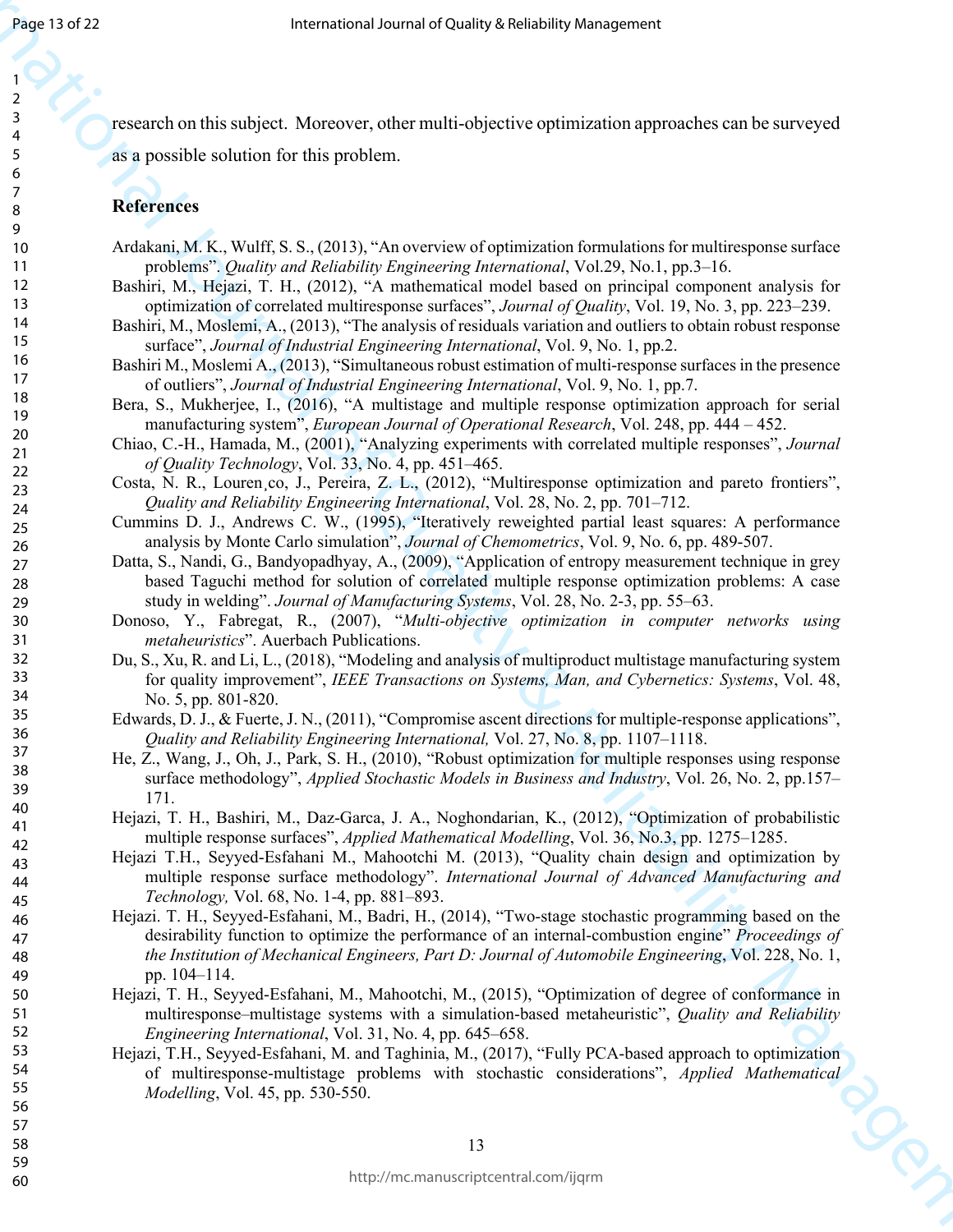Huber P. J., (1981), *Robust Statistics*. John Wiley & Sons, New York.

- Kazemzadeh, R. B., Bashiri, M., Atkinson, A. C., Noorossana, R., (2008), "A general framework for multiresponse optimization problems based on goal programming", *European Journal of Operational Research*, Vol. 189, No. 2, pp. 421–429.
- Khuri, A. I., Mukhopadhyay, S., (2010), "Response surface methodology", *Wiley Interdisciplinary Reviews: Computational Statistics*, Vol. 2, No. 2, pp. 128–149.
- Koenker R., Portnoy S., (1987), "L-estimation for linear models", *Journal of American Statistics Association*, Vol. 82, No. 399, pp. 851-857.
- Maronna R., Martin D., Yohai V., (2006), "*Robust statistics",* John Wiley & Sons, Chichester.
- Maronna R., Morgenthaler S., (1986), "Robust regression through robust covariance", *Communications in*  Statistics, Theory and Methods, Vol. 15, No. 4, pp. 1347-1365.
- Mondal, S.C., (2016), "Process capability–a surrogate measure of process robustness: a case study", *International Journal of Quality & Reliability Management*, Vol. 33, No. 1, pp. 90-106.
- Mondal S.C., Maiti J, Ray P.K., Shafiee M., (2016), "Modelling Process Robustness: A Case Study of Centrifugal Casting", *Production Planning and Control*, Vol. 27, No. 3, pp. 169-182.
- Montgomery, D. C., (2005), "*Design and analysis of experiments. 6th ed",* Hoboken: John Wiley and Sons.
- Morgenthaler S., Schumacher M. M., (1999), "Robust analysis of a response surface design", *Chemometrics and Intelligent Laboratory Systems*, Vol. 47, No. 1, pp. 127-141.
- Moslemi, A., Bashiri, M., Niaki, S.T.A., (2014), "Robust estimation of multi-response surfaces considering correlation structure", *Communications in Statistics, Theory and Methods*, Vol. 43, No. 22, pp. 4749- 4765.
- Moslemi, A., Seyyed-Esfahani, M., Niaki, S. T. A., (2018), "A robust posterior preference multi-response optimization approach in multistage processes". *Communications in Statistics, Theory and Methods*, Vol. 47, No. 15, pp. 3547-3570.
- Moslemi, A., Seyyed-Esfahani, M., Niaki, S. T. A., (2018), "Robust surface estimation in multi-response multistage statistical optimization problems", *Communications in Statistics, Simulations and Computation*, Vol. 47, No. 3, pp.762-782.
- Mukherjee I, Ray PK, (2009), "Quality improvement of multistage and multi-response grinding processes: an insight into two different methodologies for parameter optimization" *International Journal of Productivity and Quality Management*, Vol. 4, No. 5-6, pp.613–643.
- Mukherjee I, Ray PK, (2012), "Ascendancy of a modified tabu search for multi-stage non-linear multiple response constrained optimization problem". *International Journal of Productivity and Quality Management,* Vol. 9, No. 3, pp.352–381.
- Pan, J.N., Li, C.I. and Hsu, J.W., (2018). "Monitoring the process quality for multistage systems with multiple characteristics". *International Journal of Quality & Reliability Management*, Vol. 35, No. 1, pp.50-63.
- Periyanan, P.R. and Natarajan, U. (2014), "Optimization of multiple-quality characteristics in micro-WEDG process using Taguchi technique", *International Journal of Quality & Reliability Management*, Vol. 31 No. 2, pp. 205-219.
- Salmasnia, A., Kazemzadeh, R. B., Seyyed-Esfahani, M., Hejazi, T. H., (2013), "Multiple response surface optimization with correlated data", *The International Journal of Advance Manufacturing Technology*, Vol. 64, No. 5-8, pp. 841–855.
- Shah H. K., Montgomery D. C., Carlyle W. M., (2004), "Response surface modeling and optimization in multiresponse experiments using seemingly unrelated regressions", *Quality Engineering*, Vol. 16, No. 3, pp. 387-397.
- Shi J. Zhou S. (2009), "Quality control and improvement for multistage systems: a survey", *IIE Transactions*, Vol. 41, No. 9, pp. 744–753.
- Fractional of the Hermannian Communicational Action 1991 (Action 1991) (Action 1991) (Action 1991) (Action 1991) (Action 1991) (Action 1991) (Action 1991) (Action 1991) (Action 1991) (Action 1991) (Action 1991) (Action 19 Shin S, Kongsuwon P, Cho BR, (2010), "Development of the parametric tolerance modeling and optimization schemes and cost effective solutions", *European Journal of Operational Research*, Vol. 207, No. 3, pp. 1728–1741.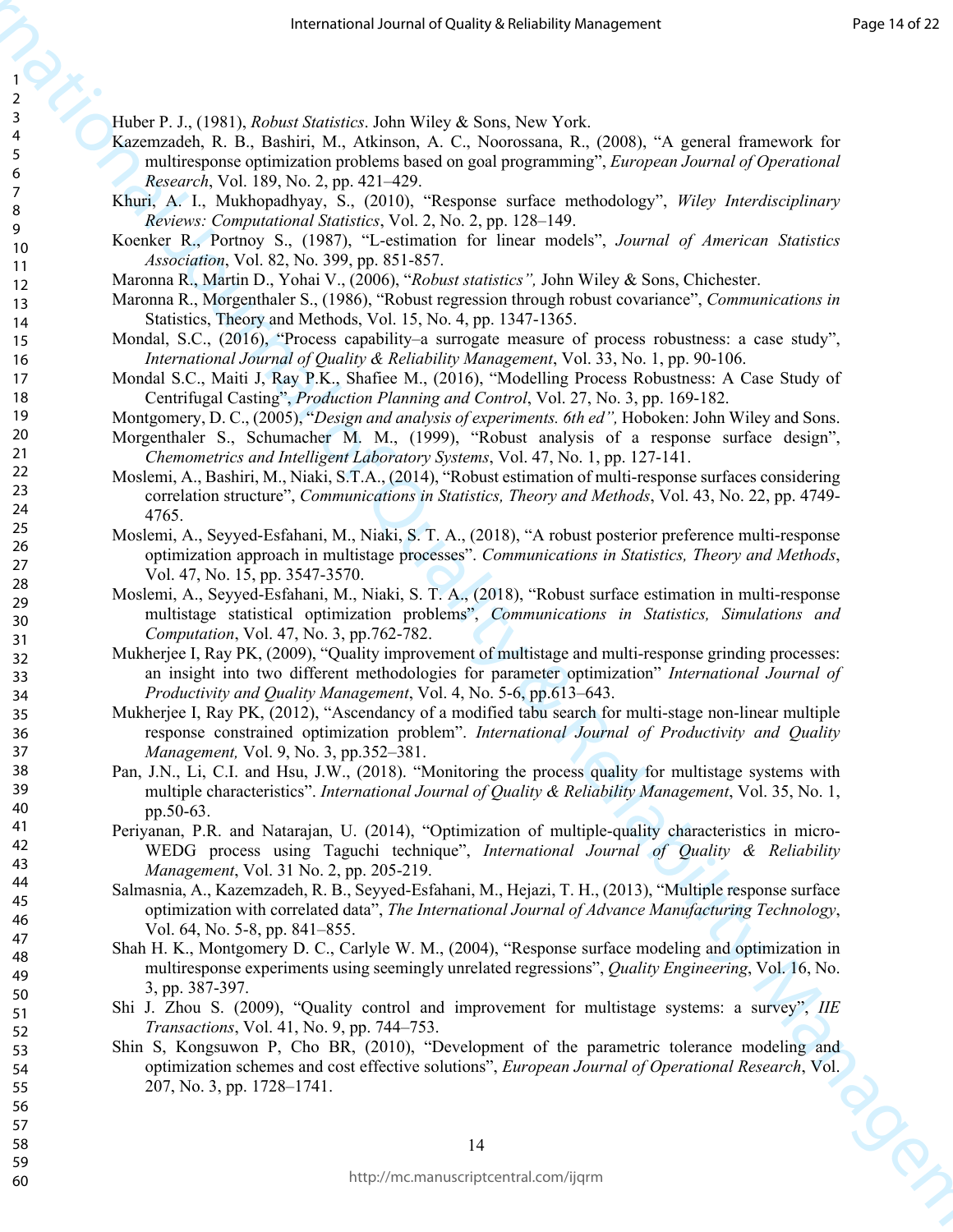- Wiens D. P., Wu E. K. A., (2010), "Comparative study of robust designs for M-estimated regression models", *Computational Statistics & Data Analysis*, Vol. 54, No. 6, pp. 1683-1695.
- The probability of the state of Colorado and Colorado and Colorado and Colorado and Colorado and Colorado and Colorado and Colorado and Colorado and Colorado and Colorado and Colorado and Colorado and Colorado and Colorad Yin, X., He, Z., Niu, Z. and Li, Z.S., (2018), "A hybrid intelligent optimization approach to improving quality for serial multistage and multi-response coal preparation production systems", *Journal of manufacturing systems*, Vol. 47, pp.199-216.
	- Zantek P.F., Wright G.P., Plante R.D. (2002), "Process and product improvement in manufacturing systems with correlated stages", *Management Science*, Vol. 48, No. 5, pp. 591–606.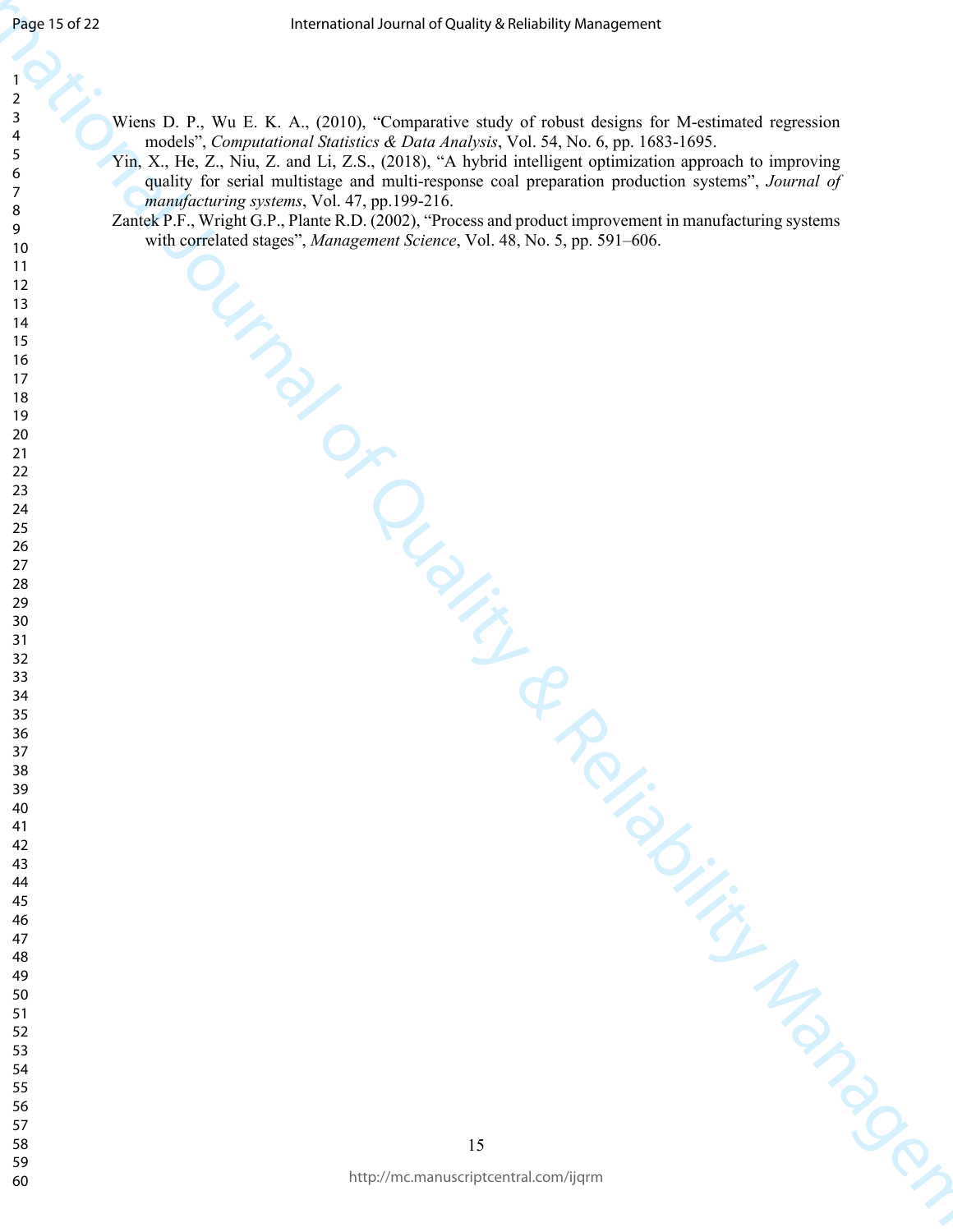

http://mc.manuscriptcentral.com/ijqrm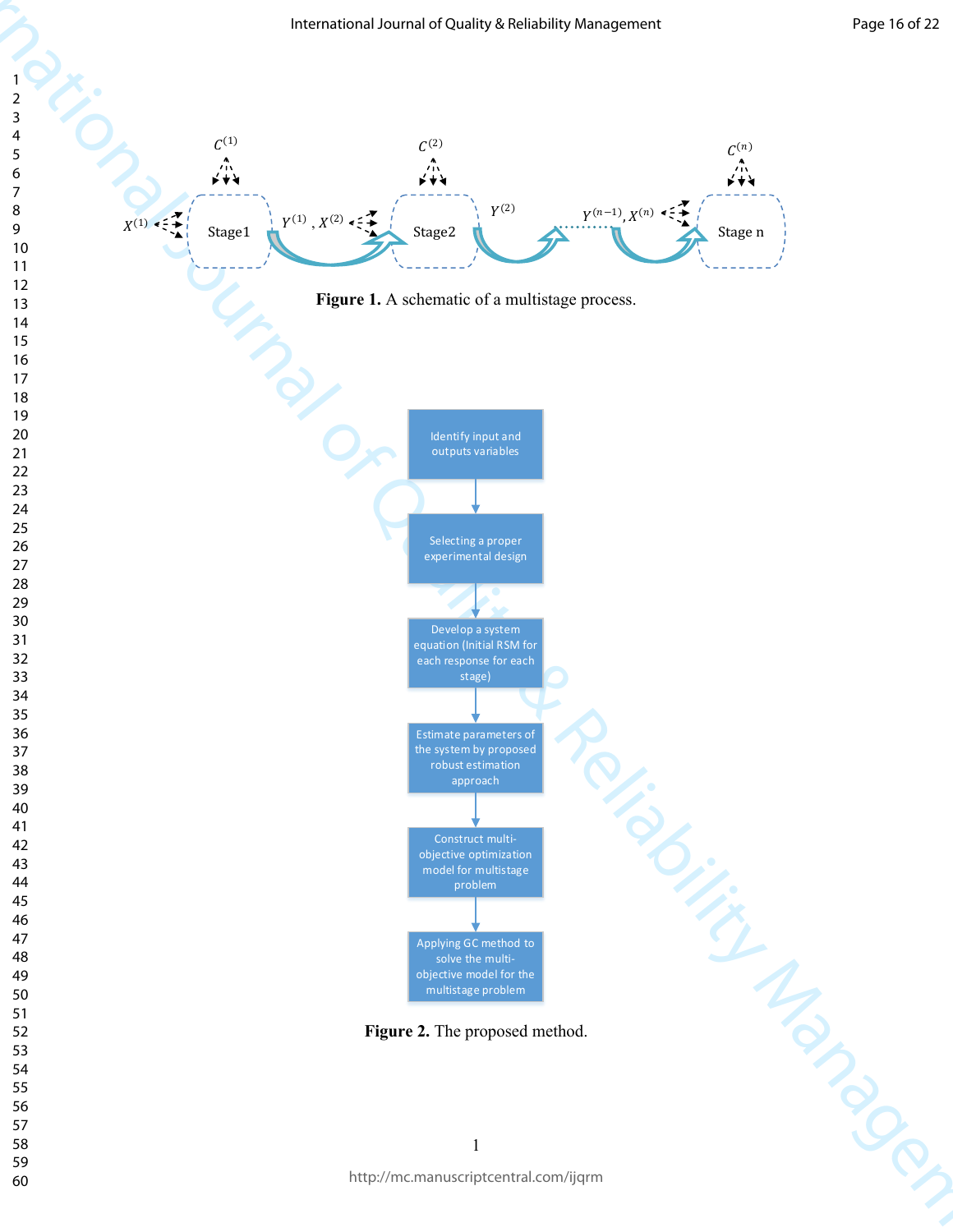

**Figure 3.** The Normal probability plot and residual behavior considering contaminated data for the responses in the first stage.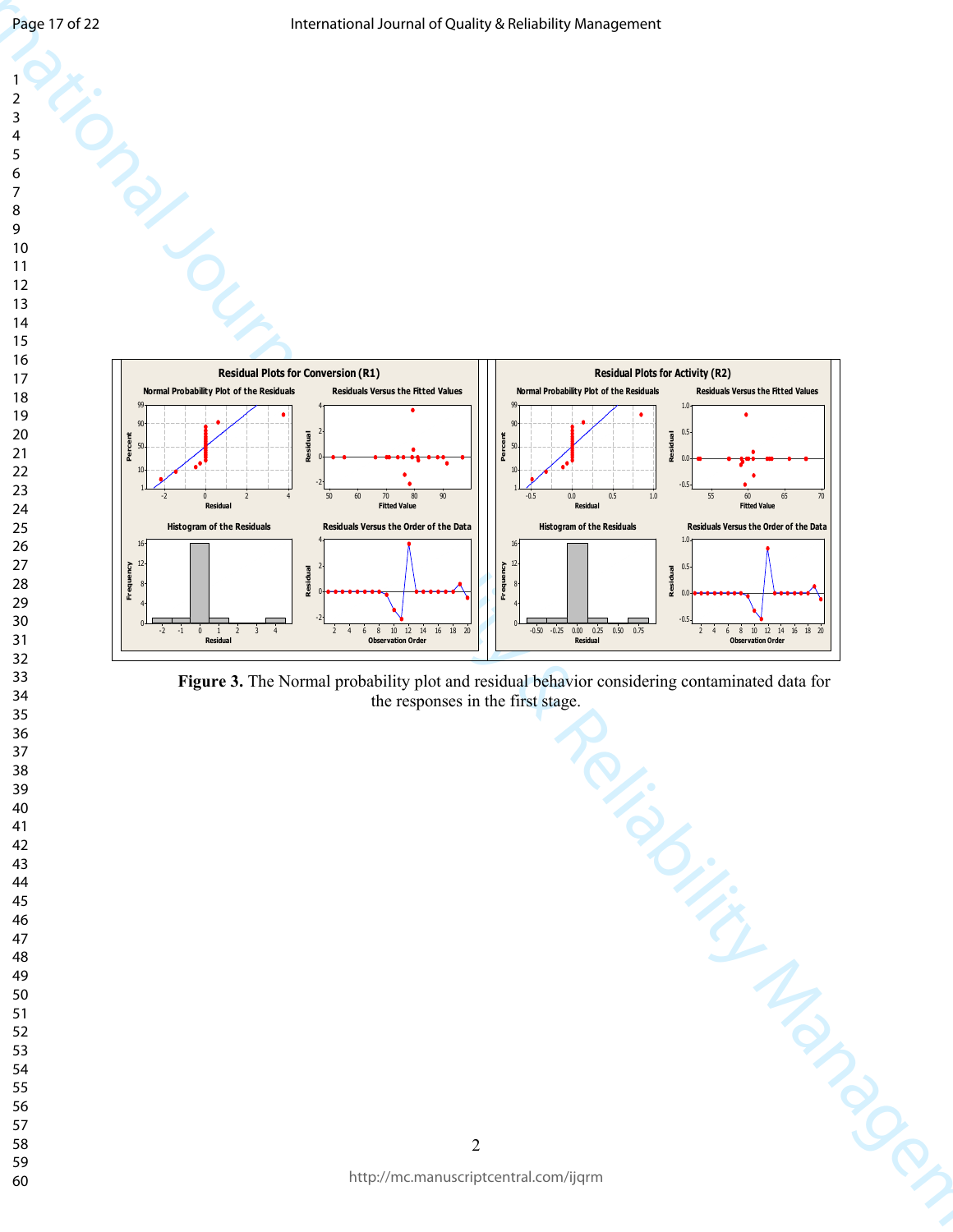| $\overline{c}$  |  |
|-----------------|--|
| 3               |  |
| 4               |  |
| 5               |  |
| 6               |  |
| 7               |  |
| 8               |  |
|                 |  |
| 9               |  |
| 10              |  |
| 11              |  |
| $\overline{12}$ |  |
| 13              |  |
| 14              |  |
| 15              |  |
| 16              |  |
| 17              |  |
| 18              |  |
| 19              |  |
|                 |  |
| 20              |  |
| $\overline{21}$ |  |
| 22              |  |
| 23              |  |
| 24              |  |
| 25              |  |
| 26              |  |
| 27              |  |
| 28              |  |
| 29              |  |
| 30              |  |
|                 |  |
| 31              |  |
| 32              |  |
| 33              |  |
| 34              |  |
| 35              |  |
| 36              |  |
| 37              |  |
| 38              |  |
| 39              |  |
| 40              |  |
| 41              |  |
| 42              |  |
| 43              |  |
| 44              |  |
|                 |  |
| 45              |  |
| 46              |  |
| 47              |  |
| 48              |  |
| 49              |  |
| 50              |  |
| 51              |  |
| 52              |  |
| 53              |  |
| 54              |  |
| 55              |  |
|                 |  |
| 56              |  |
| 57              |  |
| 58              |  |

| Table 1. A summary of the relevant studies. |  |  |  |  |
|---------------------------------------------|--|--|--|--|
|---------------------------------------------|--|--|--|--|

|                                         |              |              | Table 1. A summary of the relevant studies. |                              |                         |                                              |            |                                                          |
|-----------------------------------------|--------------|--------------|---------------------------------------------|------------------------------|-------------------------|----------------------------------------------|------------|----------------------------------------------------------|
|                                         |              |              | Multi-response optimization approach        |                              |                         |                                              |            | <b>Multistage Processes</b><br>(Quality Oriented Design) |
| <b>Authors</b>                          | Location     | Dispersion   | Correlation                                 | Robust<br>approach           | $\rm{MODM}$             | Optimization approach<br>Posterior<br>Method | Inspection | Parameter<br>design                                      |
| Chiao and<br>Hamada (2001)              |              |              | $\checkmark$                                |                              |                         |                                              |            |                                                          |
| Shah and al.<br>(2004)                  | $\checkmark$ |              |                                             |                              |                         |                                              |            |                                                          |
| Kazemzadeh and<br>al. (2008)            | $\checkmark$ | $\checkmark$ | $\checkmark$                                |                              | $\checkmark$            |                                              |            |                                                          |
| Hejazi and al.<br>(2012)                |              | $\checkmark$ |                                             |                              | $\checkmark$            |                                              |            |                                                          |
| Salmasnia and al.<br>(2013)             |              |              | $\checkmark$                                |                              | $\overline{\checkmark}$ |                                              |            |                                                          |
| Zantek (2002)                           |              |              |                                             |                              |                         |                                              |            | $\checkmark$                                             |
| Shin and al.<br>(2010)                  |              |              |                                             |                              |                         |                                              |            | $\checkmark$                                             |
| Mukherjee and                           |              | $\checkmark$ |                                             |                              |                         |                                              |            | $\checkmark$                                             |
| Ray (2012)<br>Hejazi and al.            |              |              |                                             |                              |                         |                                              |            |                                                          |
| (2013)<br>Hejazi and al.                | $\checkmark$ | $\checkmark$ |                                             |                              |                         |                                              |            | ✓                                                        |
| (2015)<br>Hejazi and al.                |              |              |                                             |                              |                         |                                              |            | $\checkmark$                                             |
| (2017)                                  |              |              | $\checkmark$                                |                              |                         | $\checkmark$                                 |            | $\checkmark$                                             |
| Moslemi and al.<br>(2018)<br>This study |              |              | $\checkmark$<br>$\checkmark$                | $\checkmark$<br>$\checkmark$ | $\checkmark$            |                                              |            | ✓<br>$\checkmark$                                        |
|                                         |              |              |                                             |                              |                         |                                              |            |                                                          |
|                                         |              |              | http://mc.manuscriptcentral.com/ijqrm       |                              |                         |                                              |            |                                                          |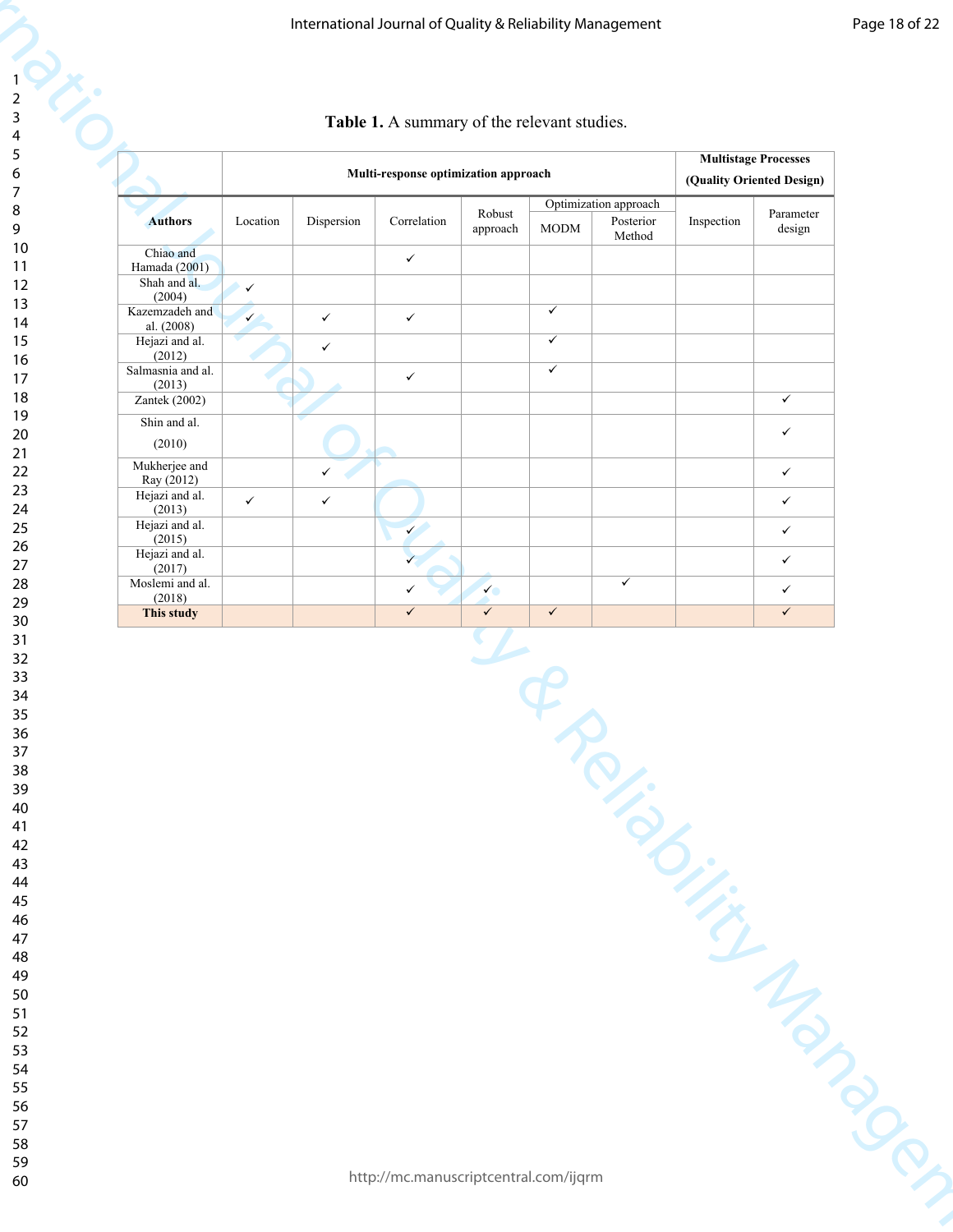|                         |                  |                   |                  | Table 2. The first stage experimental designs. |              |                    |                  |
|-------------------------|------------------|-------------------|------------------|------------------------------------------------|--------------|--------------------|------------------|
| <b>Rows</b>             | Time $(X_1)$     | Heat $(X_2)$      | Catalyst $(X_3)$ | Humidity $(C_1)$                               | Temp $(C_2)$ | Conversion $(R_1)$ | Activity $(R_2)$ |
| $\mathbf{1}$            | $-1$             | $-1$              | $-1$             | 41%                                            | 16.7         | 74                 | 53.2             |
| $\overline{2}$          | $\mathbf{1}$     | $-1$              | $-1$             | 55%                                            | 17.3         | 51                 | 62.9             |
| $\mathbf{3}$            | $-1$             | $\mathbf{1}$      | $-1$             | 67%                                            | 19.3         | 88                 | 53.4             |
| $\overline{\mathbf{4}}$ | $\mathbf{1}$     | $\mathbf{1}$      | $-1$             | 55%                                            | 12.3         | 70                 | 62.6             |
| $5\overline{)}$         | $-1$             | $-1$              | $\mathbf{1}$     | 12%                                            | 11.5         | 71                 | 57.3             |
| 6                       | 1                | $-1$              | $\mathbf{1}$     | 95%                                            | 18.5         | 90                 | 67.9             |
| $\overline{7}$          | $-1$             | $\mathbf{1}$      | $\mathbf{1}$     | 65%                                            | 19.2         | 66                 | 59.8             |
| 8                       | $\mathbf{1}$     | $\mathcal{L}_{1}$ | $\mathbf{1}$     | 96%                                            | 16.5         | 97                 | 67.8             |
| 9                       | $\mathbf{0}$     | $\mathbf{0}$      | $\boldsymbol{0}$ | 30%                                            | 13.2         | 81                 | 59.2             |
| <b>10</b>               | $\mathbf{0}$     | $\mathbf{0}$      | $\mathbf{0}$     | 59%                                            | 14           | 75                 | 60.4             |
| 11                      | $\mathbf{0}$     | $\mathbf{0}$      | $\boldsymbol{0}$ | 46%                                            | 16.4         | 76                 | 59.1             |
| 12                      | $\mathbf{0}$     | $\mathbf{0}$      | $\mathbf{0}$     | 57%                                            | 16.4         | 83                 | 60.6             |
| 13                      | $-1.682$         | $\mathbf{0}$      | $\mathbf{0}$     | 59%                                            | 13.5         | 76                 | 59.1             |
| 14                      | 1.682            | $\boldsymbol{0}$  | $\boldsymbol{0}$ | 33%                                            | 13.9         | 79                 | 65.6             |
| 15                      | $\boldsymbol{0}$ | $-1.682$          | $\boldsymbol{0}$ | 48%                                            | 15           | 85                 | 60               |
| 16                      | $\boldsymbol{0}$ | 1.682             | $\boldsymbol{0}$ | 385                                            | 13.1         | 97                 | 60.7             |
| 17                      | $\mathbf{0}$     | $\mathbf{0}$      | $-1.682$         | 295                                            | 12.7         | $\overline{55}$    | 57.4             |
| 18                      | $\boldsymbol{0}$ | $\boldsymbol{0}$  | 1.682            | 205                                            | 15.8         | 81                 | 63.2             |
| 19                      | $\mathbf{0}$     | $\mathbf{0}$      | $\mathbf{0}$     | 25%                                            | 11.5         | $80\,$             | 60.8             |
| 20                      | $\bf{0}$         | $\mathbf{0}$      | $\boldsymbol{0}$ | 75%                                            | 19.1         | 91                 | 58.9             |
|                         |                  |                   |                  |                                                |              | Teliability Mapach |                  |
|                         |                  |                   |                  | http://mc.manuscriptcentral.com/ijqrm          |              |                    |                  |

**Table 2.** The first stage experimental designs.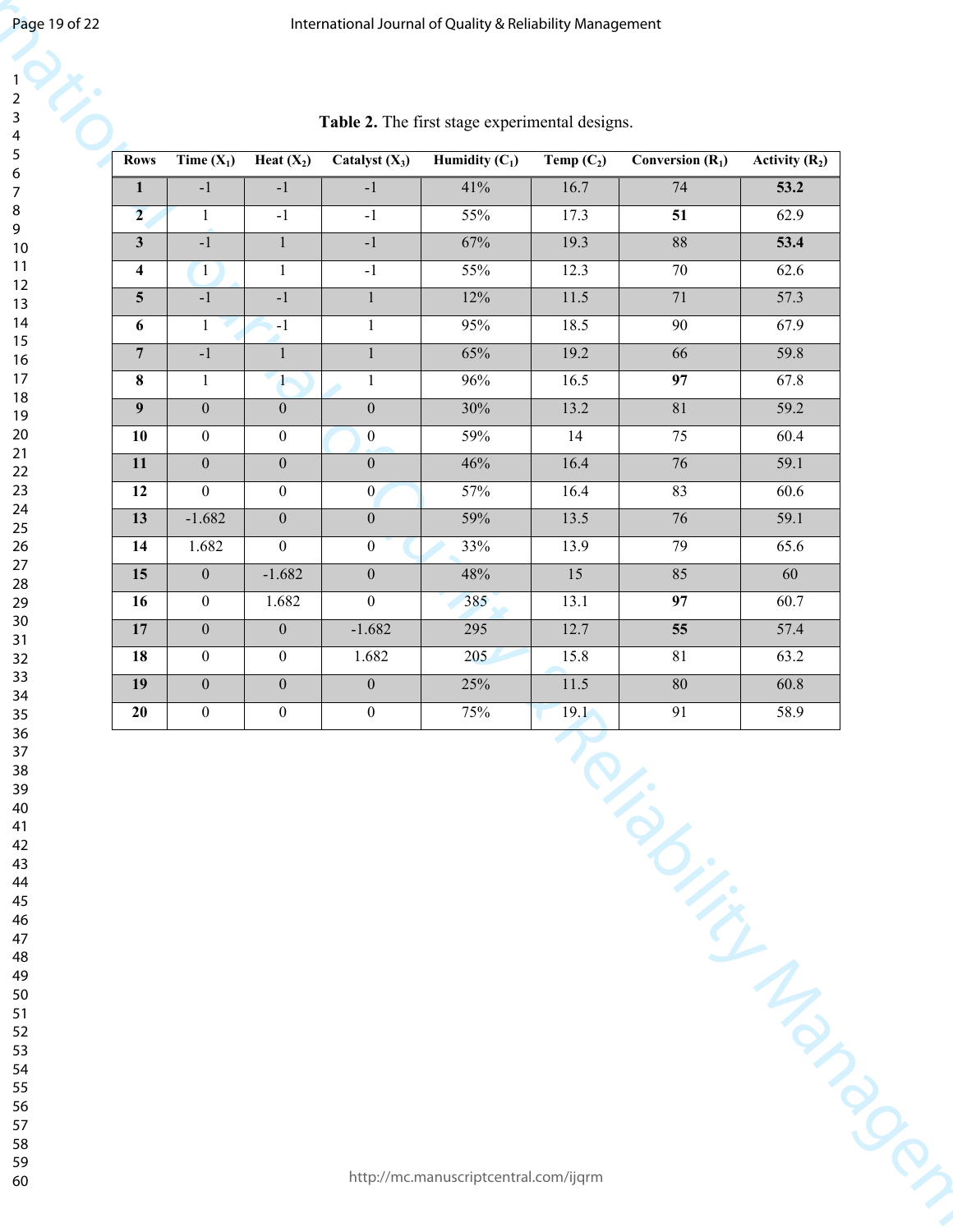|                         |                 |                                      |                                  | International Journal of Quality & Reliability Management | Page 20 of 22           |
|-------------------------|-----------------|--------------------------------------|----------------------------------|-----------------------------------------------------------|-------------------------|
|                         |                 |                                      |                                  |                                                           |                         |
|                         |                 |                                      |                                  |                                                           |                         |
|                         |                 |                                      |                                  |                                                           |                         |
|                         |                 |                                      |                                  |                                                           |                         |
|                         |                 |                                      |                                  |                                                           |                         |
|                         |                 |                                      |                                  |                                                           |                         |
|                         |                 |                                      |                                  |                                                           |                         |
|                         |                 |                                      |                                  |                                                           |                         |
|                         |                 |                                      |                                  | Table 3. Experimental design data of the second stage.    |                         |
|                         | Covariate       | <b>Control factor</b>                |                                  | <b>Response</b>                                           |                         |
|                         | Conversion      | Heat $(X_1)$                         | $Ni(X_2)$                        | Process time $(R_1)$                                      |                         |
| $\mathbf{1}^\circ$      | 74              | $-1$                                 | 1                                | 7.88                                                      |                         |
| $\overline{2}$          | 51              | $\mathbf{1}$                         | $\mathbf{1}$                     | 9.02                                                      |                         |
| 3 <sup>1</sup>          | 88              | $-1$                                 | 1                                | 7.90                                                      |                         |
| $\overline{\mathbf{4}}$ | 70              | $\mathbf{1}$                         | $\mathbf{1}$                     | 8.99                                                      |                         |
| 5                       | 71              | $-1.078$                             | 1                                | 7.91                                                      |                         |
| 6<br>$\overline{7}$     | 90<br>66        | 1.078<br>$\boldsymbol{0}$            | $\mathbf{1}$                     | 8.99<br>9.09                                              |                         |
| $\bf{8}$                | 97              | $\boldsymbol{0}$                     | $\mathbf{1}$                     | 9.22                                                      |                         |
| $\boldsymbol{9}$        | 81              | $\boldsymbol{0}$                     | 1                                | 9.24                                                      |                         |
| 10                      | $75\,$          | $\boldsymbol{0}$                     | 1                                | 9.14                                                      |                         |
| 11<br>12                | 76<br>83        | $\mathbf{-1}$                        | $\overline{2}$<br>$\overline{2}$ | 7.19<br>8.87                                              |                         |
| 13                      | 76              | $-1$                                 | $\overline{2}$                   | 7.43                                                      |                         |
| 14                      | 79              | $\mathbf{1}$                         | $\overline{2}$                   | 8.69                                                      |                         |
| 15                      | 85              | $-1.078$                             | $\overline{2}$                   | 7.31                                                      |                         |
| 16<br>17                | 97<br>55        | 1.078                                | $\overline{2}$<br>$2\sqrt{ }$    | 9.09                                                      |                         |
| 18                      | $\overline{81}$ | $\boldsymbol{0}$<br>$\boldsymbol{0}$ | $\overline{2}$                   | 8.81<br>8.89                                              |                         |
| 19                      | 80              | $\mathbf{0}$                         | $\overline{2}$                   | 8.86                                                      |                         |
| 20                      | 91              | $\boldsymbol{0}$                     | $\overline{2}$                   | 8.79                                                      |                         |
| 21                      | $77\,$          | $-1$                                 | $\overline{3}$                   | 7.95                                                      |                         |
| 22<br>23                | $80\,$<br>76    | $\mathbf{1}$<br>$-1$                 | $\overline{3}$<br>$\overline{3}$ | 9.07<br>8.05                                              |                         |
| 24                      | $77\,$          | 1                                    | $\overline{\mathbf{3}}$          | 9.04                                                      |                         |
| 25                      | $82\,$          | $-1.078$                             | $\mathfrak{Z}$                   | 7.88                                                      |                         |
|                         | 86              | 1.078<br>$\mathbf{0}$                | $\overline{3}$                   | 9.00                                                      |                         |
| 26                      |                 |                                      | $\overline{3}$                   | 9.09                                                      |                         |
| 27                      | 71              |                                      |                                  |                                                           |                         |
| 28<br>29                | 85<br>84        | $\boldsymbol{0}$<br>$\boldsymbol{0}$ | $\overline{3}$<br>$\mathfrak{Z}$ | 9.19<br>9.09                                              | $\frac{2}{\frac{2}{3}}$ |

#### **Table 3.** Experimental design data of the second stage.

- 
- 
- 
-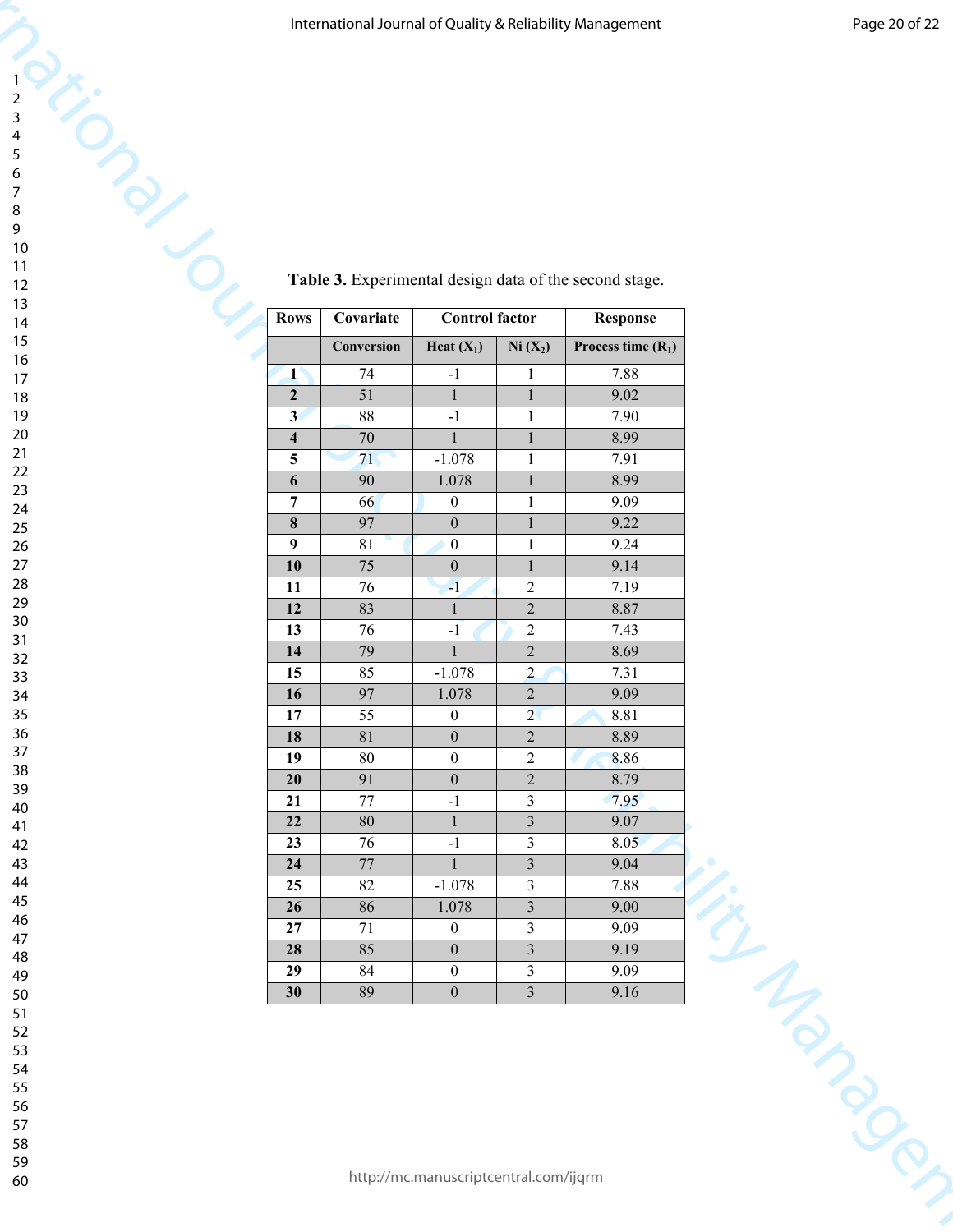|                 |                       |                               |         | International Journal of Quality & Reliability Management                                                  |                               |                |                  |         |                               |                |             |
|-----------------|-----------------------|-------------------------------|---------|------------------------------------------------------------------------------------------------------------|-------------------------------|----------------|------------------|---------|-------------------------------|----------------|-------------|
|                 |                       |                               |         | Table 4. Estimated response surfaces using FIML and robust multivariate method.                            |                               |                |                  |         |                               |                |             |
| <b>Method</b>   |                       |                               |         |                                                                                                            | <b>Estimated responses</b>    |                |                  |         |                               |                |             |
| <b>Robust</b>   |                       |                               |         | $R_1^1(X.C) = 78.9 + 1.04x_1 + 3.62x_2 + 6.04x_3 + 11.01x_1x_3 - 4.13x_2x_3 + 3.61x_2^2 - 4.81x_3^2$       |                               |                |                  |         |                               |                |             |
| approach        |                       |                               |         | $R_2^1(X.C) = 43.23 + 0.909x_1 + 2.57x_3 + 1.125c_1 + 10.059c_2 - 5.921x_1c_2 + 0.89x_3^2$                 |                               |                |                  |         |                               |                |             |
|                 |                       |                               |         | $R_1^2(X.C) = 7.97 + 0.72x_1 - 0.06y_1 + 0.2x_1x_1 + 0.07x_2x_2$                                           |                               |                |                  |         |                               |                |             |
|                 |                       |                               |         | $R_1^1(X.C) = 79.6 + 1.028x_1 + 3.925x_2 + 6.204x_3 + 11.481x_1x_3 - 4.007x_2x_3 + 3.021x_2^2 - 5.01x_3^2$ |                               |                |                  |         |                               |                |             |
| <b>FIML</b>     |                       |                               |         | $R_2^1(X,C) = 23.33 + 0.889x_1 + 2.17x_3 + 2.595c_1 + 10.859c_2 - 5.811x_1c_2 + 1.287x_3^2$                |                               |                |                  |         |                               |                |             |
|                 |                       |                               |         | $R_1^2(X.C) = 8.77 + 0.66x_1 - 0.002y_1 - 0.75x_1x_1 + 0.34x_2x_2$                                         |                               |                |                  |         |                               |                |             |
|                 |                       |                               |         | Table 5. Total squared errors of the estimated coefficients for the response surfaces.                     |                               |                |                  |         |                               |                |             |
|                 |                       |                               | $R_1^1$ |                                                                                                            |                               | $R_2^1$        |                  |         |                               | $R_1^2$        |             |
|                 |                       | <b>Robust</b><br>multivariate |         | <b>FIML</b>                                                                                                | <b>Robust</b><br>multivariate |                | <b>FIML</b>      |         | <b>Robust</b><br>multivariate |                | <b>FIML</b> |
|                 |                       |                               |         |                                                                                                            |                               |                | 211.8192         |         |                               |                | 3.588       |
| <b>Total SE</b> |                       | 0.89                          |         | 3.88                                                                                                       | 30.365                        |                |                  |         | 0.698                         |                |             |
|                 |                       |                               |         | Table 6. Pay off matrix of GC method.                                                                      |                               |                |                  |         |                               |                |             |
|                 |                       |                               |         | <b>Methods of estimation</b>                                                                               | $Z_1$                         | $\mathbf{Z}_2$ | $\mathbf{Z}_3$   | $R_1^1$ | $R_2^1$                       | $R_1^2$        |             |
|                 | <b>Target</b>         |                               |         | <b>FIML</b>                                                                                                | $\mathbf{0}$                  | $\overline{0}$ | $\overline{0}$   | 100     | 78.796                        | 15.96          |             |
|                 |                       |                               |         | <b>Robust</b>                                                                                              | $\mathbf{0}$                  | $\mathbf{0}$   | $\boldsymbol{0}$ | 100     | 71.653                        | 13.24          |             |
|                 | <b>Best Observed</b>  |                               |         |                                                                                                            | 0.106                         | 0.003          | 0.045            | 97      | 67.9                          | 12.4           |             |
|                 | <b>Worst Observed</b> |                               |         |                                                                                                            | 1.541                         | 2.272          | 0.7              | 51      | 53.2                          | 5.17<br>Manuel |             |

|                 | π             |      | $R_2^1$       |       |               |             |
|-----------------|---------------|------|---------------|-------|---------------|-------------|
|                 | <b>Robust</b> | FIML | <b>Robust</b> | FIML  | <b>Robust</b> | <b>FIML</b> |
|                 | multivariate  |      | multivariate  |       | multivariate  |             |
| <b>Total SE</b> | 0.89          | 3.88 | 30.365        | .8192 | 0.698         | 3.588       |

**Table 6.** Pay off matrix of GC method.

|                       | <b>Methods of estimation</b> | $\mathbf{Z}_1$ | $\mathbf{Z}_2$ | $\mathbf{Z}_3$ | Rł  | $R_2^1$ | $R_1^2$ |
|-----------------------|------------------------------|----------------|----------------|----------------|-----|---------|---------|
| <b>Target</b>         | <b>FIML</b>                  | 0              | 0              | $\theta$       | 100 | 78.796  | 15.96   |
|                       | <b>Robust</b>                | 0              |                | 0              | 100 | 71.653  | 13.24   |
| <b>Best Observed</b>  |                              | 0.106          | 0.003          | 0.045          | 97  | 67.9    | 12.4    |
| <b>Worst Observed</b> |                              | l.541          | 2.272          | 0.7            | 51  | 53.2    | 5.17    |

**Table 7.** Optimal results of the numerical example.